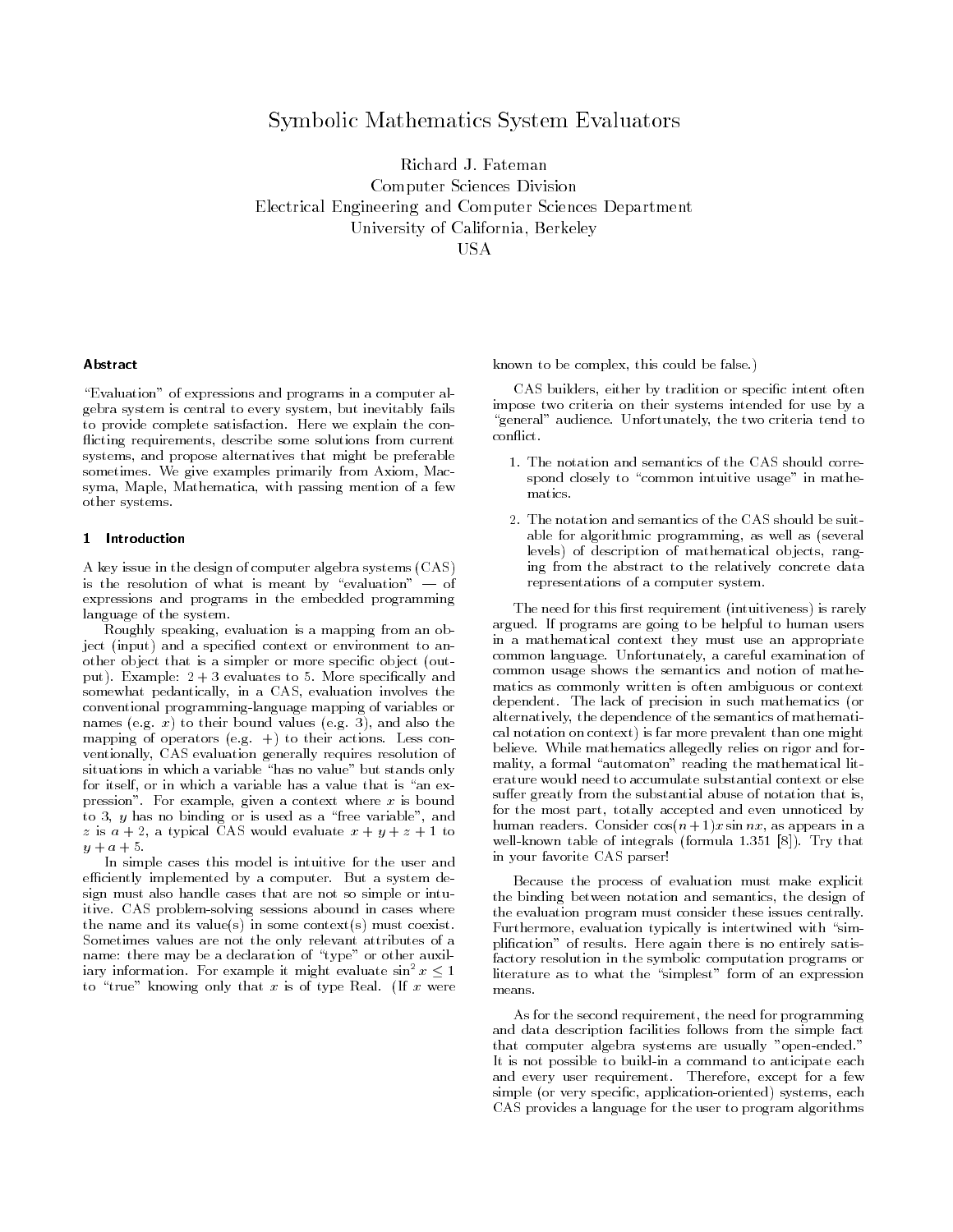and to convey more detailed speci cations of operations of commands. This language must provide a bridge for a computer algebra system user to deal with the notations and semantics of programming as well as mathematics . Often this means including constructions which look like mathe matics but have different meanings. Examples:  $x = x + 1$ could be a programming language assignment statement, or an apparently absurd assertion of equality. Furthermore, the programming language must make distinctions between forms of expressions when mathematicians normally do not make such distinctions. As an example, the language must deal with the apparently equal but not *identical*  $2x$  and  $x + x$ .

Programming languages also may have notations of "storage locations-do-not correspond simply to mathematically to mathematically to mathematically to mathematically ical notations. Changing the meaning (or value) of an expression by a side effect is possible in most systems, and this is rather difficult to explain without recourse to nople, Maple and Macsyma provide for assignment into the compound data structure representing a matrix. An assignment may change not only the expression as expected, but some other use of the structure. Using Macsyma syntax, almatrix-both a stable both a stable both as a both a by the stable stable both and by the stable stable stabl matrix with the state theory of  $\mathbb{F}_q$  is the value of value of a as well as b. Another somewhat related question is how one would deal with evaluation in a matrix that is really a spreadsheet of formulas and values[1].

Traditional numerical programming languages do not have to deal with the gradations of levels of representation in a computer algebra system. In fact, the common programming term function- for subroutine returning a value- in dicates the depth of mismatch between the mind-sets common in traditional programming and mathematics respec tively. What sense does it make to ask if a Fortran "function-best Fortran function-best Fortran function-best Fortran functions are maps functions are maps functions a from discrete sets to discrete sets, and that alone makes from discrete sets to discrete sets and that alone makes the concept of continuity inapplicable Observe that any nonconstant smooth-disconstant smooth-discontinue of the continue of the continue of the continue of the continue of the continue of the continue of the continue of the continue of the continue of the continue of the conti uous when you look closely A system that can compute the derivative of  $f(x)$  as (literally) something like  $df(x)/dx$ must have a quite different set of notations and semantics in dealing with functions- from those of a Fortran compiler Furthermore, no computer algebra system today deals constructively with a statement beginning "Let  $C$  be the set of  $continuous$   $functions$  ...."

In more complete- programming languages in which symbols and values can coexist, additional issues arise. The oldest higher-level language providing conundrums about evaluation is Lisp, in which it makes sense to ask the question when does - eval and a seven does - eval and a seven does - evaluated by the seven does - evaluated by th

In this paper we take most, but not all, of our examples from widely-distributed CAS: Macsyma, Mathematica and Maple. AXIOM, a more recently released computer algebra system with a mathematical type system, introduces another somewhat orthogonal perspective on evaluation, requiring the results to conform to a calculus of types We believe the options presented in these systems reasonably cover the range of models that have been implemented in other current computer algebra systems. There are also programming languages which deal effectively with "sym-

bols- including most notably Lisp Space does not permit discussing such programming languages generally

With respect to its evaluation strategy, each existing system chooses its own perhaps twisting pathway, taking large and small sometimes controversial stands on different issues. along the way It is an understandable temptation in de sign, to place enormous complexity in this one operation, eval. After establishing or implying some context, virtually all problem-solving questions can then be reduced to eval-bender in the solve-solve-solve-solve-solve-solve-solve-solve-solve-solve-solve-solve-solve-solve-solve-s

As suggested above, we believe some design issues are matters of opinion, and undoubtedly some of our criticisms may irk designers who insist I meant to do that- or The alternatives are worse-worse-worse-worse-worse-worse-worse-worse-worse-worse-worse-worse-worse-worse-worse-wor structive and consistent solution to the problems we point out.

In a typical CAS, an internal evaluation program (eval for short), plays a key role in controlling the behavior of system. Even though this program may not be explicitly available for the user to call, it is implicit in much that goes on. Typically eval takes as input the representation of the user com mands program directives and other instructions- and combines the state-them with the system to provide the system to provide the system to provide the system to p a result and sometimes a change in the state- In other words, eval stands between the input-parser and the operational routines for mathematical manipulation (programs to factor polynomials, integrate rational expressions, etc.) Some of the operational routines must themselves use eval internally to achieve their objectives. For example, evaluation of a boolean expression will generally determine the value of a conditional expression. Because of this kind of dependence, changes to the evaluation process can affect systems in many ways that do not seem to explicitly "call"  $eva1$ 

A more careful consideration of eval as one might expect from a more formal programming language design looks a bit different. Not being confused by the CAS attempt to intuit the proper behavior of names, indeterminates, and values, the scope and extent of variables can be more easily deter mined, and some choices made available to the programmer: it should be possible to deal with contexts of binding in a computationally consistent fashion. In a flexible programming language, different bindings might co-exist within some global framework

For example, Common Lisp has the potential for any number of distinct simultaneous bindings of a name, and also for different scoping rules regarding those names. The preferred form is lexical scope (but dynamic scope can be used by choice). Its resolution of the result of eval, and the discussion has, after a few decades, become rather wellformed. Consider our earlier example of what the value of -eval x should be in Lisp

```
\mathcal{N} - and the first x is bound to the first x is bound to the first x is bound to the first x is bound to the first x is bound to the first x is bound to the first x is bound to the first x is bound to the first x is
            \mathbf{v} - \mathbf{v} - \mathbf{v} - \mathbf{v} - \mathbf{v} - \mathbf{v} - \mathbf{v} - \mathbf{v} - \mathbf{v} - \mathbf{v} - \mathbf{v} - \mathbf{v} - \mathbf{v} - \mathbf{v} - \mathbf{v} - \mathbf{v} - \mathbf{v} - \mathbf{v} - \mathbf{v} - \mathbf{v} - \mathbf{v} - \mathbf{v} - \mathbf{v} - \mathbf{v} - \mathbf{v} - \mathbf{v} - \mathbf{v} - \mathbf{v} - \mathbf{v} - \mathbf{v} - \mathbf{v} - \mathbf{v} - \mathbf{v} - \mathbf{v} - \mathbf{v} - \mathbf{v} - \mathbf{v} - \mathbf{v} - \mathbf{v} - \mathbf{v} - -
eval xPlusOne
```
Is this supposed to return 2 or  $3$ ? By xPlus0ne do we

<sup>&</sup>quot;Several systems use a different system implementation language  $\mathcal{L}$  or Lisp typically where there is a clear distinction between mathematically distinction between mathematical distinction between  $\mathcal{L}$ ematical expressions which are treated as *data* and programs. For ematical expressions which are treated as data and programs For various reasons it is generally believed that these languages are less programmability issue decisively for persons willing and able to use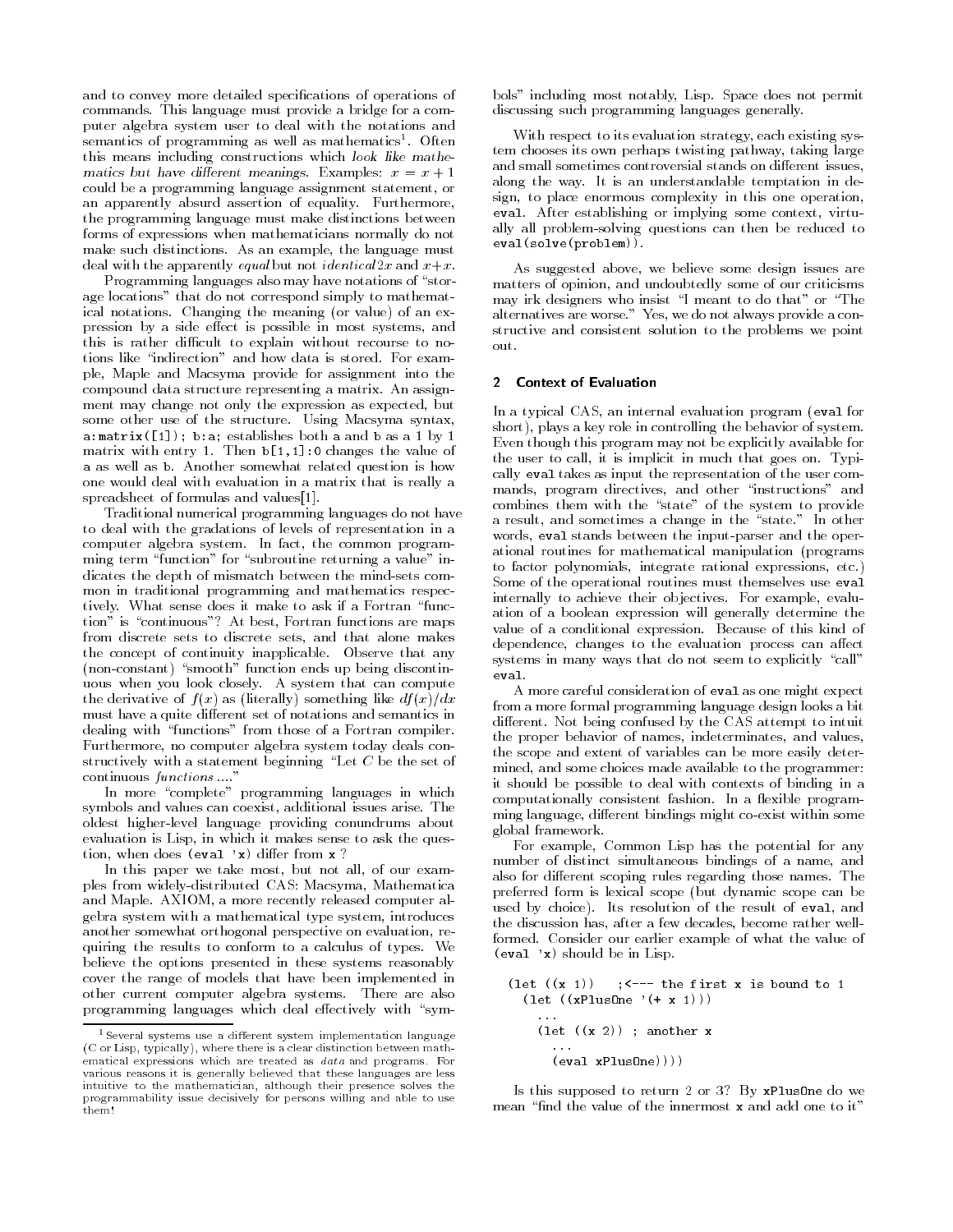or do we mean  $n$  do we mean  $n$  this x the one that state of this  $x$  this  $x$  this  $x$  the one that state  $\mathbf{r}$ there above  $x$ PlusOne, and add one to it? So far as intuitions go it seems a valid intuition to think the programmer meant the rst x- Over the years the Lisp community has considered different ways of making eval work and has decided that some ways are better than others, and in the better ways -eval x is not necessarily equivalent to x as an utterance

### $\mathbf{3}$ Routes to Evaluation

There are several approaches to programming an evaluation algorithm. We describe major variants in the subsections below

### 3.1 Eval, a procedure

The traditional procedural technique looks like the Lisp eval uation mechanism. The resemblance is not accidental. There is a strong similarity between an algebraic expression repre sented as a tree  $(data)$ , and a Lisp program to evaluate that expression For example - we have example - we have the either that the either the either that the either the e This leads to evaluation that looks like induction

- $\bullet$  If an expression is an indivisible "atomic" node such  $$ as a number or a symbolic name, follow the rules for evaluating atoms Typically these include
	- numbers evaluate to themselves in some cases some type conversion may be done).
	- well in complete into a many in correction of cumstances) be changed to approximate numbers.
	- A symbol variable indeterminate like x may be replaced by its value, if it has one. If the value of  $x$ is another symbol or a composite expression, some evaluation schemes will evaluate that expression perhaps until it no longer changes
- $\bullet$  II an expression is a composite object like  $F\left(a, b, c\right)$ , it has a main operator- in the some procedure associated the some procedure associated by the some procedure as ated with the name  $F$ , say fproc, will eventually be executed, either on its raw arguments, or on the result of evaluating its arguments The typical case is that rst eval will be applied to each of a position the control theory the fproc will be applied. We can think of this as two steps: "evaluate the arguments of the main operator- followed by apply the operator to the evaluated arguments- to the many variations to this technology nique, but in general it involves recursively evaluating subexpressions

There is a rather substantial shortcoming in this model. Mathematical semantics cannot always be modeled adequately by this strictly bottom-up tree-traversal evaluation process.  $x \mapsto \alpha$  by which we mean the community which we mean the community which we mean the community where  $\alpha$ to have the system substitute a for x when it appears in the expression  $x - x$ . A bottom-up evaluation scheme would evaluate  $x - x$  to 0 prior to performing the substitution. and therefore the substitution would always result in 0. But what if the computer system allows for such objects as  $\infty$ where  $\infty - \infty$  is arguably different from 0? What if a were an interval such as  $[0, 1]$  in which case  $a - a$  is arguably the  $\lim_{\alpha \to 0}$  interval  $[-1, 1]$ . What if  $\alpha = 0$  (ii), an asymptotic

order? What if the object a does not even admit of a subtraction operation, since it could be, for example, such a nonalgebraic ob ject as a le descriptor-

### - A multiplier model in the control of the control of the control of the control of the control of the control of the control of the control of the control of the control of the control of the control of the control of the

An alternative approach is to change evaluation to a two phase operation The rst phase generally operating top down, provides a context and perhaps an expected type for a result, for every operation, and the second phase, operating bottom up. computes values.

Consider the tree expression (in a lisp-like notation) of - -modulo - The root node has two de scendants In traversing the tree downward the rst phase of evaluation imposes the constraint that the types of its ar guments must (at least) be objects that can be added. The constraints imposed by modulo on its arguments as well as its result types provide further context. Perhaps in this case we intend that modulo is the modulo in the modulo in the modulo in the modulo in the modulo in the modulo  $\Box$  . Then hold diag the context of  $\Box$  are adds to  $\Box$  and the the constraint on  $\mathcal{L}$  is a constraint on  $\mathcal{L}$  is a constraint on  $\mathcal{L}$ the contract of the contract of the contract of the contract of the contract of the contract of the contract of not strictly one pass if the expression had been strictly one pass if the expression had been resourced to the -modulo the new information passed upward to the from the second argument would have to be transmitted back to the rst argument Indeed one can envision an order of evaluation to types where the result type of an expression deeply nested in a tree can force re-evaluation of the whole tree; this re-evaluation may actually occur more than once (and in a poorly constructed coercion system, might cycle without convergence).

In the second phase, the relations between arguments and results of each of the operators could be examined to determine the actual computation to be performed. In some cases this might still be ambiguous because the type of an expression might depend on values to be computed. For example in the expression of the expression of the presum of the presum of the presum of the presum of the presum of the presum of the presum of the presum of the presum of the presum of the presum of the presum of the pre ably boolean) value for  $b$  is true, the result is a (presumed) integer, but otherwise a (presumed) floating-point number. Perhaps such expressions should be forbidden, or their results should be forcibly typed to the union of their possible types Later it may be necessary to retract- the type to one of the constituents

The AXIOM system has made a case that the AXIOM system has made a case that the  $\mathbf{r}$ can be done on input in an interpretive mode, and that after that point, every object has a type; every operation has a set of coercions for any  $n$ -tuple of argument types.

Although this is very helpful, it is painfully unclear, even in some relatively simple cases, how the second phase should coerce types when they do not match. We will return to this in a later section

## 3.3 Evaluation by Rules

Another technique, not particularly matched to the mathematical context of computer algebra systems, but nevertheless plausible because it can be used to de ne general algorithms on trees is to de ne transformations by rules

These rules might direct transformations like

$$
\forall x, y \ \log(x \cdot y) \to \log(x) + \log(y) \ x, y > 0
$$

 $\alpha$ 

$$
|x| \to \begin{cases} x, & \text{if } x \ge 0; \\ -x, & \text{if } x < 0; \\ |x|, & \text{otherwise.} \end{cases}
$$

In this paragraph Ive taken some words from a note to complant of the complete order of the complete order of the complete order of the complete order of the complete order of the complete order of the complete order of the complete order of the complete order order order ord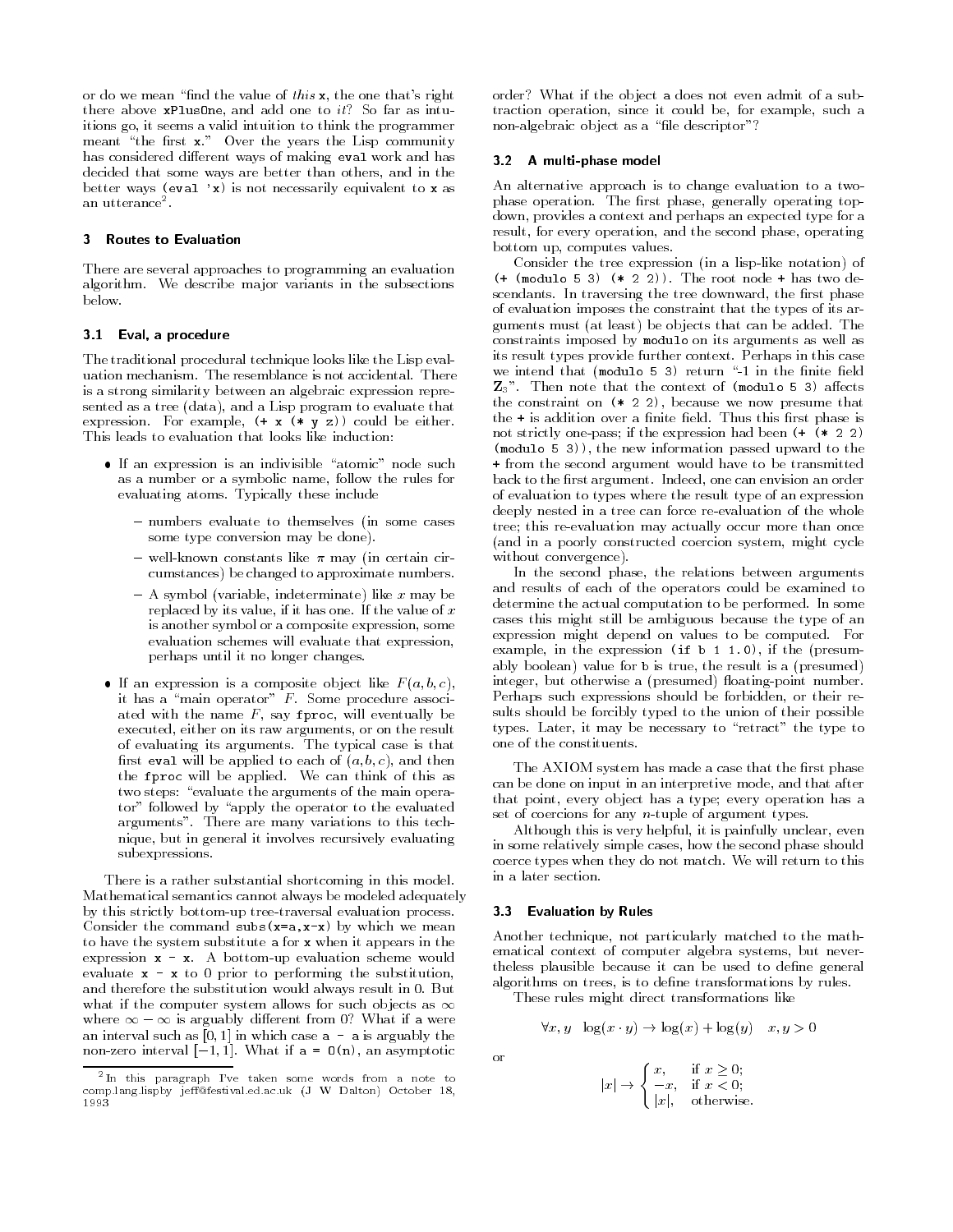Since even highly constrained and very simplistic rule transformation systems (e.g. Post systems  $[4]$ ) are equivalent to Turing machines in formal computational power they could be used, in principle, as the sole computational description for any formal algorithm, not just evaluation. Their advantage over the more traditional procedural def initions seems to be primarily in their declarative nature They may be simpler for a user- of a complex system to understand. An approach adopted by Theorist, a highlyinteractive commercial CAS, seems especially worthwhile: it can be set up to present transformations from a list of rules selected from a menu of rules. This seems much more palatable than either writing rules from scratch or trying to gure out how some systems expand- command will change an expression from the documentation, test cases, and guesses. In brief: the rules also serve as documentation.

There are counterbalancing disadvantages to using rules

- It is possible to de ne rules so that more than one rule can apply. In fact, it is often difficult to write a complex transformation without overlapping rules A simple conflict resolution process such as "the most recently de ned rule takes precedence- may lead to very slow execution-essentially all rules must be attempted to make sure that none can be applied. Also, it might not provide the expected result. Another resolution such as the most speci c rule takes precedencecan be dicult for the human programmerstand or for the computer system to apply. (In fact this meta-rule is non-computable, generally.)
- 2. Much of the software technology of modularity, functional programming, information-hiding, etc. is either irrelevant or takes a rather different form in terms of rules. It is rarely convenient to use a completely declarative approach to specify a large computation Early evidence from the expert-system building community suggests that constructing large systems by programming rules  $[2]$  may be even more difficult than construction via traditional imperative programming
- The unit of specification is really provided in the second of the second interval  $\alpha$ two part process. It requires pattern matching (usually a kind of graph-matching) in conjunction with checking of predicates on pattern-match variables. The second part is substitution and evaluation

The matching process can be very costly, even if it results in a failure to match It may be important to develop heuristics which avoiding the attempt to match at all such attendance is to optimize the sets that  $\mathbf{r}_i$ where information about partial matches are propa gated can be critical to speed. There is a literature on computing reductions related to rules (e.g. Grobner, Knuth-Bendix [3]), which can be helpful in the domain of polynomial computer algebra evaluation prob lems have to do with computing in polynomial ideals reduction of systems modulo polynomial side-relations in several variables. Unfortunately, success in a larger domain does not follow from this same theory

 Matching trees where subtrees are unordered is inher ently exponential in the depth of the trees. Expression or pattern trees with root nodes denoted "plus" tive matching were an inherent part of the evaluation process this would not be a disadvantage of rules ver sus other mechanisms; however, some costs in evaluation via commutative tree searches seem to be more an artifact of the mechanism of rules than a requirement for evaluation

## 3.4 Object-oriented Evaluation

An object-oriented approach to evaluation provides another perspective. Each object, an expression represented (abstractly at least) as a tree, has a root or lead operator. This is associated with a program that evaluates- objects of that type Thus one would have a plus- evaluator a times- evaluator, city time along atomical and this idea would provide for inheritance of other information: The "plus" evaluator might inherit routines that were associated with the tree-nodes (objects being added) which might, for example, be members of the ring of integers, or power-series in some variable. Objects with no evaluation functions (e.g. a newly introduced  $f(x)$ , could also inherit some default evaluation mechanism from the "mother of all evaluation routines- Such a default routine might return f y where  $y$  is the evaluated form of  $x$ .

An object-oriented programming approach is a handy way to organize programs along orthogonal lines to corre spond to helpful conventions from mathematics and data structures.

## $\mathbf{A}$

## 4.1 Failure of the Top-Down Model

Each of the evaluation models generally boils down to a de scent through an expression tree, reserving operations while evaluating operands, and then backing out. Let us review the results of a sequence of computations in evaluating the expression  $f(g(x, y), h(z))$ . Here the evaluator acts on f, g,  $x, y$ , and then applies g to (the evaluation of) x and y. Then h, and z, are visited and h is applied to (the evaluation of) z. Finally f is applied to  $g(x, y)$  and  $h(z)$ .

This sequence is sometimes wrong, because it assumes that the evaluation of  $q(x, y)$  is independent of (say) z. How might this not be the case? As a somewhat frivolous example mentioned earlier, consider  $(a + b) + c$  where  $a = 5, b =$ 6 and  $c = 2 \mod 5$ . After adding a and b to get 11, we then discover that arithmetic should have been performed modulo A less frivolous example along the same lines would be one in which (say)  $a, b$ , and c are power series in which arithmetic combining *a* and *b* must be redone in order to combine the result with  $c$ . Yet another example (using Mathematica syntax) is  $N[Integrate [...]]$  where the N means numerically- If we rst evaluate the argument then the symbolic integration will be attempted, rather than a numerical quadrature

Another consideration that is sometimes at the core of performance improvements in provements in the contract of the simulation-simulation-simulation-simulation-simulationpli cation- should be interleaved This can be illustrated by the famously inefficient Fibonacci number recursion:

$$
f(x) \to \begin{cases} 1 & \text{if } x < 2; \\ f(x-1) + f(x-2) & \text{otherwise.} \end{cases}
$$

We can use the sequence  $f(4) \rightarrow f(3) + f(2) \rightarrow (f(2) +$  $f(1) + f(2) \to (f(1) + f(0)) + f(1) + f(2) \to \cdots$  or  $f(4) \to$  $f(3) + f(2) \to (f(2) + f(1)) + f(2)) \to [simply] \to 2f(2) +$  $f(1) \rightarrow \cdots$ 

The latter sequence of operations is much faster, since it cuts down the exponential nature of the recursion (not that it is efficient either.)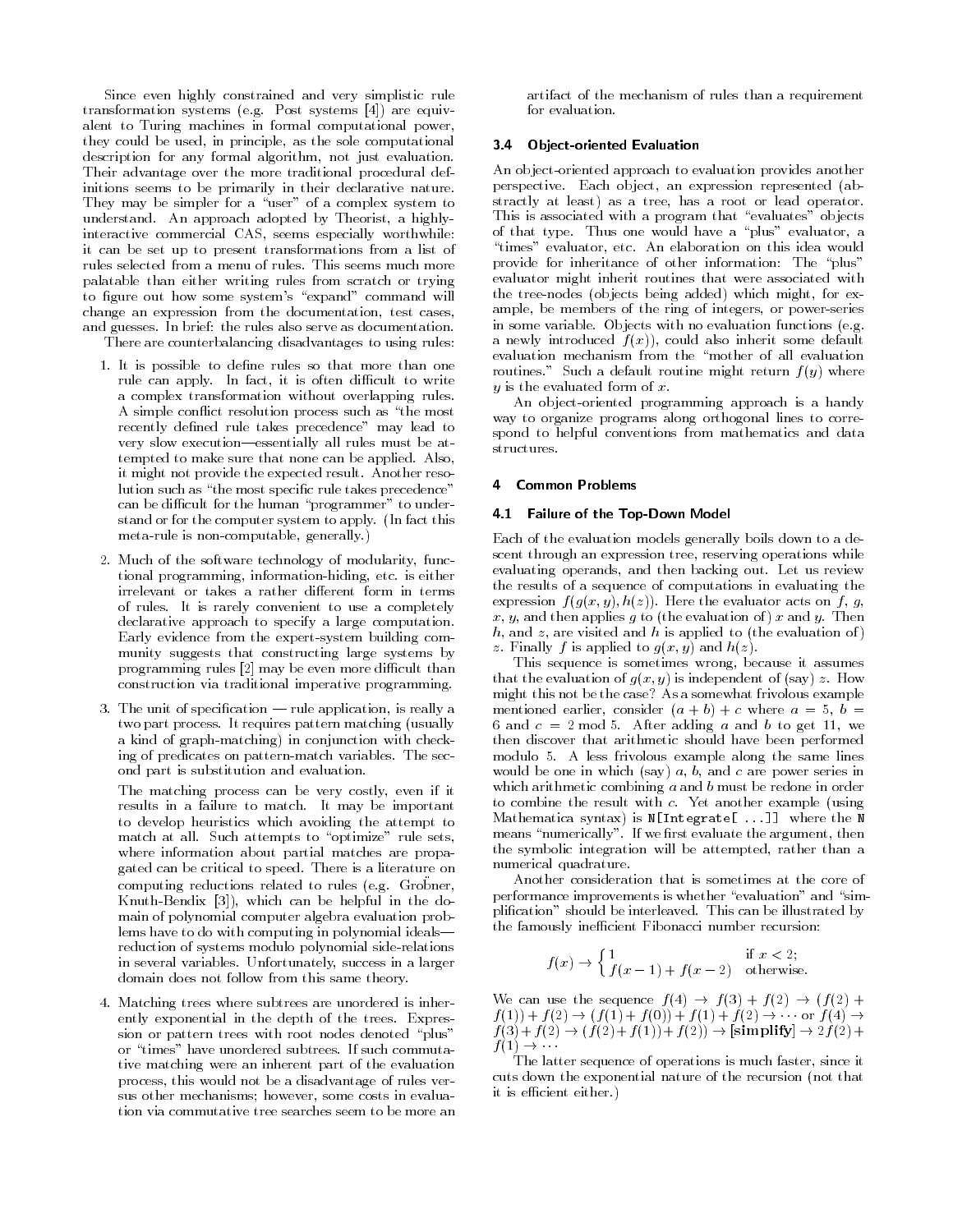For systems which use many different data types or allow parameters in the data types (an example of an implicit parameter is the matrix dimension in a type "square matrix" or the list of variables in a multivariate polynomial, or the coefficient domain for polynomials), some form of non-local information may be required to determine a type for the result

In Macsyma, for example, converting an expression to a polynomial form requires two stages First is a linear time scan so that all the symbol-names in the expression are known so that the main- variable and the others can be presented in sorted order It also notices some simple relationships like  $z^{-n}$  being the square of  $z^{n}$ . The second stage then combines the given expressions conceptually, in the appropriately-constructed domain of rational functions extended by the set of variables or kernels found

If this conversion is not done initially by a two-pass algorithm the evaluation may end up backing may enter  $\alpha$ representing sub-parts, and especially non-obvious kernels.

Another somewhat different problem that may not appear to depend on types or domains but arguably does has been mentioned previously: The short-cut which replaces with 0 any expression that looks like  $x - x$  is not always valid unless the domain of  $x$  is known. If  $x$  is a stand-in for  $\infty$ , should the substitution be made? (Perhaps yes, arguing that both  $\infty$  symbols are shorthands for a single variable.)

### - And Intert Function No. 2016. The Contraction November Functions and Intert Functions and Intert Functions and In

In a computer algebra system it is useful at least on occasion to deal with temporarily unevaluated- ob jects even though they might be evaluated in the current context to yield something else. Consider typing a differential equation into a system One might wish to type diff-ytf-t a in the interpretation of a normal-different interpretation of different contracts of different contracts of  $\cdots$  and  $\cdots$  we have a positive to the evaluation of the evaluation of  $\cdots$  $y$  does not apparently depend on  $t$ . As another example, consider a program that uses, as intermediate expressions. the symbolic roots of a quartic equation This might happen when a computer algebra system expresses the answer to cer tain classes of (elliptic) integrals involving rational functions of square-roots of quartics. It makes much better sense (and saves considerable time and space) to approach such problems by rst abbreviating the roots by making up names say  $\{r_1, r_2, r_3, r_4\}$ , and then expressing the answer only in terms of these roots  $\mathcal{F}_{\mathcal{A}}$  roots  $\mathcal{F}_{\mathcal{A}}$  and  $\mathcal{F}_{\mathcal{A}}$  and  $\mathcal{F}_{\mathcal{A}}$  and  $\mathcal{F}_{\mathcal{A}}$  and  $\mathcal{F}_{\mathcal{A}}$ tate that if you have an expression for  $r_i$  then you are compelled to eliminate  $r_i$  from expressions in which it occurs. In the case of quartic roots, this is quite hazardous, since the roots can each take a page to typeset, are pretty much guaranteed not to simplify much in isolation, and yet combine with each other rather in neat ways that traditional simpli cation routines will miss the roots will make roots are in fact, quite small (such as the case of all floating-point approximations not symbolic at all or one can apply special simpli ers to collapse expressions involving subsets of  $\{r_1, r_2, r_3, r_4\}$ , it is probably best to leave the answer in terms of those roots Consider also the plotting of a function

 $\mathbf{v}$  if  $\mathbf{v}$  is a set of  $\mathbf{v}$  if  $\mathbf{v}$  is a set of  $\mathbf{v}$  is a set of  $\mathbf{v}$  $\blacksquare$  to the community of the community similar similar similar similar similar similar similar similar similar similar similar similar similar similar similar similar similar similar similar similar similar similar simi lar one must evaluate the rst argument just one level from f to its de nition but no further evaluation of the de nition is possible. If one foolishly answers the question "Is  $t > 0$ ?" with the state is symbols then you have lost of the must be

defer even asking this question until the plot program re peatedly evaluates the expression for different values of  $t$ .

In Lisp, such issues are dealt with directly. There is a quote- operator generally with the notation x meaning  $\cdots$  the uncontracted symbol  $\cdots$  , the uncontracted symbol  $\cdots$ general evaluator. In Macsyma, a similar notation for quoting operations is available so one can write a differential equation as a sequence of the quartic equation as  $\mathcal{A}$  for the quartic equation  $\mathcal{A}$ tion problem one could let ssolve- and then deal with 's  $[1]$  etc. without looking at the form of the solution.

A hazard here is that one does not want to see-displayedthe quote-marks, suggesting the need for a slightly different but more visually similar non-different more visually similar non-different more visually similar to the different more visually similar to the different more visually similar to the different more visually similar to the calls such operators inert- and uses a rstcapitalletter convention to distinguish them from the normal verb- op erators The Maple convention is to identify such operators with their lower-case versions only in a particular evaluation context where such inert operators can be removed by a spe cial evaluation scheme. For example, the normal evaluator will remove (by evaluation) derivatives (the diff operation) but will leave Diff unchanged Using an inert integration operation in an expression leaves the form untouched until some subsequent evaluator (say one for numerical solution of differential equations) treats the inert operator in some special way

Although Macsyma has a mechanism for forcing its eval uator to convert a particular nounce the state of the control this is not quite analogous to Maple's behavior, which seems to generally take the view that a global re-examination of the expression is needed to remove inert operators. (In Lisp, the function evaluation evaluation evaluation evaluation evaluation evaluation evaluation evaluation are subtle sues as to how to resolve the bindings of symbols that are contained in the previously-inert expression being evaluated. Various careful de nitions can be seen in the Common Lisp and Scheme standards; most computer algebra system documentation seems to ignore the issue in the hopes that the user will not notice the vagueness at all

An example of another inert function in Maple may help clarify the concept. The operation Power is used in conjunction with the mod operator to provide "special evaluation a facilities: to compute  $i^+$  mod  $m$  where  $i$  is an integer it is understanding to compute the powering inter the theory integers (possibly resulting in a very large integer) before reduction modulo m The expression Power-Company and Powerwhich may also be written as  $a$  $b$  mod p is similar in form with the constructs and expressions interting-constructs and constructions of the construction of the construction of the construction of the construction of the construction of the construction of the construction of the and the model in the model in the model in the model in the model in the model in the model in the model in th power, avoiding integers larger than  $m$ . Another example of an inert function is Int, short for integrate. This inert function can be removed by numerical evaluation in evalf, and its use is particularly time-saving when the user can predict that symbolic integration will not result in a closed form (and therefore should not even be attempted.) It may of course result in wasting time when a symbolic result is easy to compute and then evaluate numerically. Maple does have a function value- to change a given inert form to an active form, on request.

### 4.3 Confusing Arrays and Matrices

An array is a data structure for storing a collection of values indexed by some set. The set is usually a range of integers, pairs of integers, or n-tuples of integers. One might consider the use of other index sets such as letters or colors Although it is convenient to have an ordered index set it may not be required. Operations on arrays include access and setting

By contrast Maple does not sort its variables -They are or  $dered$ <sup>"</sup> by the accidents of memory location).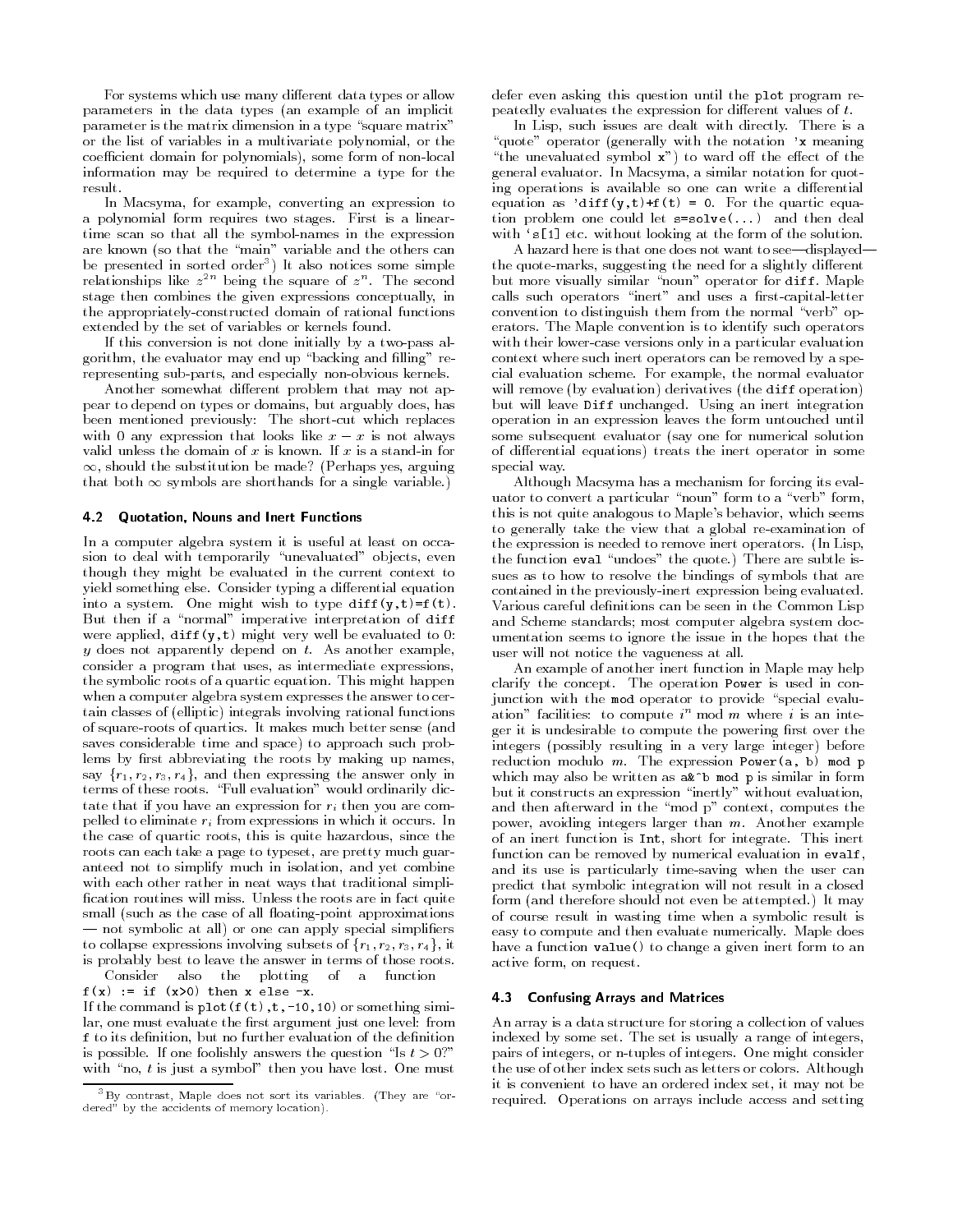of individual values; occasionally accessing and setting of sub-arrays (rows, columns, blocks) is provided. Sometimes extension by a row or column (etc.) is possible.

Naively a matrix appears to be simply a case of an array with an index set of full rectangular or square dimensions. Along with most computer algebra systems we will ignore the very important efficiency considerations that accrue to special forms of matrices: diagonal, block diagonal, triangular, sparse.)

However, the operations on matrices are quite different from arrays. For matrices of compatible sizes and entries, one can compute  $A := B - A$ . Issues of where does one store  $B$   $\tilde{\phantom{a}}$  don't occur. Nor does the user have to worry about the storage of entries in A on the left messing up the entries in  $A$  on the right. Copying over data is done automatically In a classical numerical language one would probably have to allocate array space for one or two inter mediate results

Evaluation of a matrix is a matrix is a matrix is a matrix is a problem in  $\mathbb{P}^1$ does one evaluate the expression to the entry, or does one evaluate that entry? In a system that does "evaluate until nothing more changes- this may not matter in a system that one evaluation Is one allowed to change one element of a matrix, or must one re-copy it with a changed entry? It may make sense to forbid altering a matrix after it is created In Mathematica there seems to be the additional (usually unexpected and ill-advised) possibility that the symbol  $A$ may have rules associated with it requiring re-evaluation of the whole matrix A when only one element is accessed

Then there are issues of subscripted symbols If noth ing other than the name  $A$  of a matrix or array is given, is reference to A an error uninitialized array element potentially outofrange index for array- or simply the unevaluated  $A_{3,3}$  ? Mathematica makes no distinction between a subscripted name and a function call  $(A[3,3]$  or sing , sub ject to replace the patterns of the patterns-theorement of the substitution of the substitution of by rules and evaluation

And sometimes it is important to deal with the name of an array, even if its elements are explicitly known. So-called be able to simplify  $AA^{-1}$  to I knowing only that A is a nonsingular square matrix, and not referring to its elements at all. Indeed, not even knowing its size.

## 5 Infinite Evaluation, Fixed Points, Memo Functions

Socalled in nite or xedpoint evaluation is attractive pri marily because it is commonly confused with simplification. The requirement is to detect that any further application of a simplification program wont mattersion or system has reached a stable state or a xed point and further attempts to simplify the expression will have no eect Thus if you were to reeven and the interest of the second times it would not change

Let us de ne simpli cation for our purposes here as a transformation of an explicit function  $f(x)$  in some parameter  $x$  or vector of parameters, to another explicit function  $q(x) = \sinh f(x)$  such that for any valuation v given to x in some agreed upon domain,  $f(v) = g(v)$  and moreover,  $g(x)$ is by some measure less complex. For example  $f(x) = x - x$ and  $g(x) = 0$  are a plausible pair: g has no occurrence of x and hence might be considered simpler. This equivalence is however false if the domain of valuation is that of interval arithmetic: if  $v = [-1, 1]$  then  $v - v$  is the interval  $[-2, 2]$ , not 0.

A very appealing and generally achievable attribute of a gram in program is identified that is in simp-  $x = \frac{1}{2}$  for  $x = \frac{1}{2}$  is interesting to  $x = \frac{1}{2}$  in  $x = \frac{1}{2}$  in  $x = \frac{1}{2}$  is in  $x = \frac{1}{2}$  . The set of  $x = \frac{1}{2}$  is in  $x = \frac{1}{2}$  if  $x = \frac{1}{2}$  is a set of  $x = \frac{1}{2}$  if  $x = \frac{1}{2}$  is a set of intuitively appealing because if something is "already simpli ed- then it cannot hurt- to try simplifying it again Since simplication and per se showld not change that the environment is in platements that a valid simplification routine applied repeat . edly will not cycle among some set of equivalent expressions but settle on one, we should be settled as not to say that we equivalent expressions will be simpli ed to the same expres sion. Though that would be desirable (a Church-Rosser  $[4]$ simpli er for some classes of expressions it just happens to be undecidable.) Note that we could consider building a valid simpli er by de ning a subsimpli cation procedure which is applied repeatedly until no more changes are ob served, and then this *n*-iterative process is the simp with the idempotence property

Some aspects of evaluation are almost indistinguishable from simpli cation especially if the valuations v are chosen from expressions- in the same domain as f Repeatedly associating valuations  $v$  with their names  $x$  leads to problems In nite evaluation can work only if eval-eval-x  $\sim$   $\sim$   $\sim$   $\sim$   $\sim$ 

Unfortunately, if the usual assignment statement  $x:=x+1$ is treated in this manner and the value- is nominally the righthand side of the expression there is no nite valid interpretation. interpretation

But if nite evaluation must be used in that situation how is one to determine how many times- to apply a rule such as  $ax + bx \rightarrow (a + b)x$ ? Consider  $3x + 4x + 5x$ . Can one application do the job of fully evaluating the result of applying the rule

There are actually arguments that it can Application of a rule, or more generally, rule sets, can be sequenced in a number of established ways, although termination is difficult (theoretically impossible in some cases) to determine. See the Appendix on rule ordering for further discussion of this point

ed on expression is newly simplified to always a simplified to a particular form, why not remember the input-output relationship and short-cut any attempt to repeat the calculation by referring to the oracular- evaluator Indeed one of the principal efficiency tricks made available to programmers in any of the systems is the notion of a "memo function- In Macsyma socalled hasharrays are used for this Mathematica has a comparable facility by means of its rule based memory, and the Maple programmer inserts option remember in a procedure design in a procedure de la procedure de la procedure de la procedure de la procedure

By using these facilities, any time a function is "called" on a given set of arguments (in Macsyma or Maple it looks more like an array reference), the set is looked up. If it is a new set, the result is computed and then "remembered" typically in a hash table with the argument set as an in dex. The second and subsequent times the result will be remember time and the simple time and simply recent time and simple can be a potentially enormous improvement, but it has the underly particle that is in the interesting of the interest of  $\mathcal{L}_1$ procedures that have side-effects, or whose results depend on global variables) are used, the remembered results may be inappropriate. Thus access to a global variable in Maple gproc-z option remember z
glob end refers to the  $\alpha$ ing a between  $\mathcal{L}$  is studied by  $\mathcal{L}$  is studied by  $\mathcal{L}$ 4.

Functions having histories are not necessarily restricted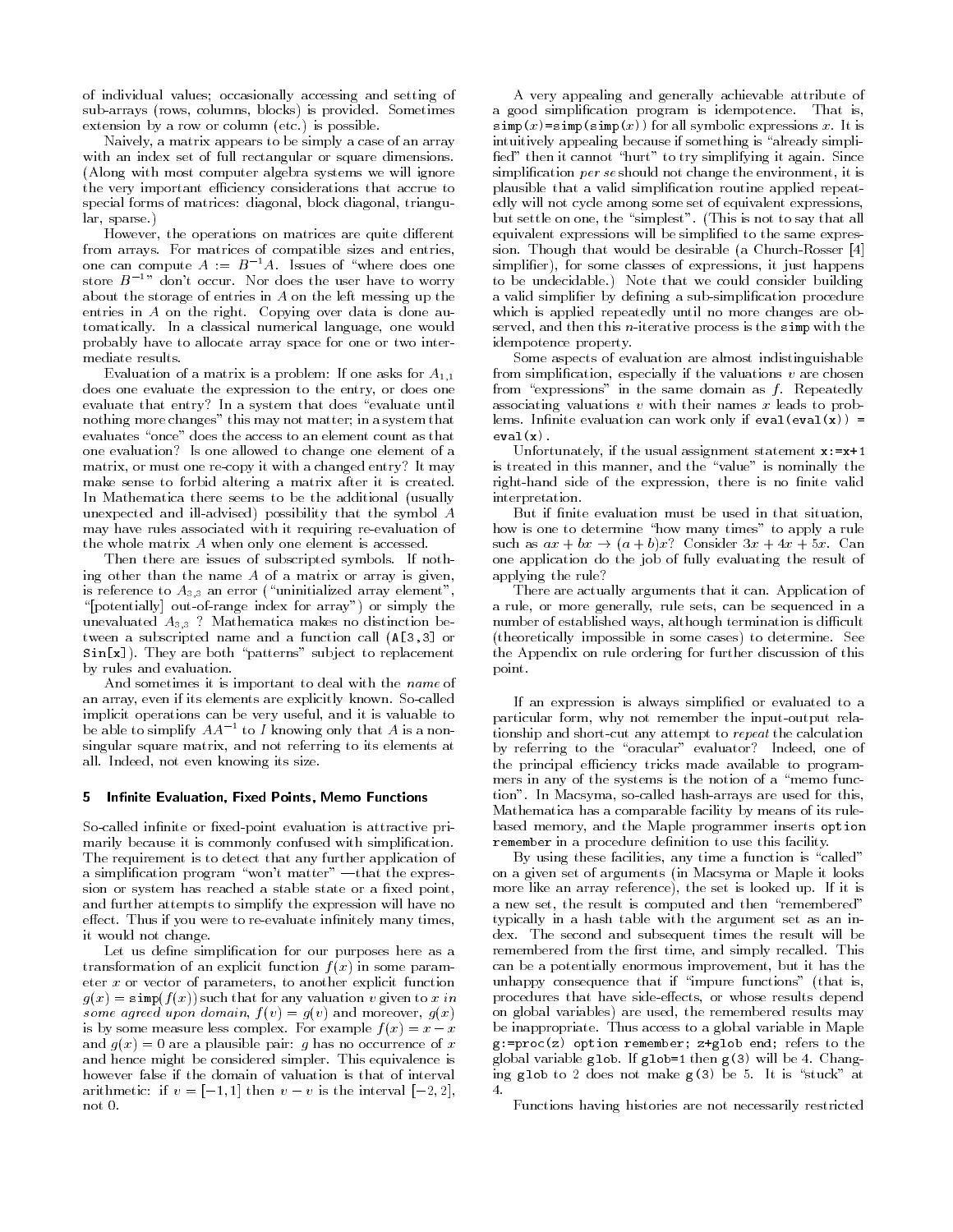to userde-ned programs Maple system programs are set up with option remember, including factor, normal, simplify and (at one time) evalf. Some subtle problems reported as Maple bugs are caused by such memory. For example, recomputing a function after setting the system Digits to compute with increased numerical precision might appear to have no affect: the earlier low-precision result may simply be recalled from memory and new values not recomputed at all

The negative consequences of this are quite far-reaching in all of the systems and can be most unfortunate xing a program may not repair an incorrect answer because of an entry in the memory table of some function  $f$ , whose name may not even been known to the programmer. Such memory is cleared by Maples forget-f Mathematicas Clearf or Removef or Macsymas kill-f

Users and novice programmers can easily misunderstand what has happened, resulting in substantial debugging difculty I suspect that experience that experience and programmers fall programmers fall programmers fall program to this source of bugs as well, especially since they may be more inclined to try to take advantage of the vast speedup potential and the second control of the second control of the second control of the second control of the second control of the second control of the second control of the second control of the second control of the second

### 6 A Collection of Systems

computing the value of an expression e-me restricting prop resembles the notion of evaluation in Lisp which is to say it is evaluation with respect to an environment. It also has an additional component, which requires evaluation to a type.

Let us give several simple examples. Consider  $p = 3x+4$ , a polynomial in  $\mathbf{Z}[x]$ , the ring of polynomials in the indeterminate x over the ring of integers  $\mathbf{Z}$ . What is  $p/3$ ? Plausibly it is x an element in the quotient eld Zx namely a ratio of polynomials in  $\mathbf{Z}[x]$  (In AXIOM this is type: Fraction Polynomial Integer). Alternatively and perhaps just as plausibly,  $p/3$  is  $x + 4/3$ , an element in the ring  $\mathbf{Q}[x]$ , namely a polynomial in the indeterminate x with coeincient in the numbers of retirement numbers,  $\mathbf{q}_i$ , this is first IOM type: Polynomial Fraction Integer. Since there is only one intuitive conventional notation for division cover ing both cases, one solution, and perhaps the wrong one for future computation, will be chosen in any situation where the result must be deduced from the symbols  $p_1$ , and 3. Conversions are possible, but there are intellectual and computational costs in using the wrong form

A slightly more complicated, but extremely common, design situation occurs when performing arithmetic in  $\mathbf{Z}(x, y)$ in preparation for rational function integration A com puter algebra system would like to deal with the "correct" form: if one is integrating with respect to  $x$  this is to coerce the expression to a ratio of polynomials  $n/d$  where n and d are each in  $\mathbf{Q}(y)[x]$  and d is monic (has leading coefficient 1). This is quite asymmetric with respect to order of variables: integration with respect to  $y$  would require a different form, and integration of  $d/n$  may look quite different from a simple interchange of numerator and denom inator from  $n/d$ . As a simple instance of this, consider the expression  $(1 + y)/(3 + 3xy)$ . Integration of this expression with respect to x is particularly trivial if it is rst re written as  $(1/3) \cdot (1+y)/y \cdot (1/(x+1/y))$  The integral is then  $(1/3) \cdot (1+y)/y \cdot \log(x+1/y)$ 

AXIOM goes further than other widely available systems in making the descriptions of such domains plausible In at tempting to provide the tools to the user to construct various

alternatives it does not necessarily provide the best intuitive setting. For example, embraced within the notion of polynomial in several variables are the categories of Polynomial Multivariate Polynomial, Distributed Multivariate Polynomial, Sparse Multivariate Polynomial Polynomial Ring and others. These domains are not necessarily distinguishable mathematically, but in terms of data handling convenience. Their distinguishing *efficiency* characteristics may not be meaningful to a user who is mathematically sophisticated but inexperienced in computer algebra While it may be comforting to some to have a solid algebraic basis for all computations, the user without a matching algebra background may encounter difficulties in formulating commands, interpreting messages, or writing programs.

A subtlety that is present in all systems but perhaps more explicit in AXIOM is that one must also make a dis tinction between the types of variables and the types of val ues. For example, one could assert that the variables  $n$  and m can only assume in the case of the case of the case of the case of the case of the case of the case of the c apparently an integer. But it is manifestly not an integer as we have written it, and as long as n and m are indeterminates, the sum of the two is an expression tree, not an integer

Given that we have a model in AXIOM that provides a kind of dual evaluation evaluation of an expression to a pair: (type, value), how does it work? It appears that by converting the type, one achieves much of the pseudoevaluative transformations. Thus if we are given  $r := 1/3$ -type Fraction Integer then the command r Float results in 0.33333333... where the number of digits is set by the digits function Of course this is not an exact con version of value-more than the type is altered.

The principal other kind of evaluation in AXIOM is sim ple:  $p = -1$ 

Any occurrence of a name in an expression in a context to be evaluated as the righthands in assign as the righthands ment, or an application of a function, causes the current binding of a name to be used in place of its name. That is p  $\epsilon$  = 1/3 establishes a value for the current binding-place for p References to p in the ordinary course of events will pro vide by the such that the prevents such the such such that the such that  $\alpha$ is essentially the Lisp model except that the values used may themselves have names, and these too are "evaluated" potentially in nitely

There is one form of evaluation of evaluation  $\mathbb{F}_q$  . There is one form of evaluation of evaluation of  $\mathbb{F}_q$ its sole argument. Another set of evaluation transformations are based on substitution semantics that is they specify the substitution of some value(s) for a symbol or name(s) in an expression (where then name could be a variable or an operator). operators are the contract of the contract of the contract of the contract of the contract of the contract of the contract of the contract of the contract of the contract of the contract of the contract of the contract of

Perhaps confusingly, syntactically indistinguishable versions of eval include operations on symmetric polynomials permutation groups, and presumably anything an AXIOM program or a user wishes, as long as they can be distinguished by the types of the arguments The expression es the attached function of the contraction of the operator of the operator of the operator of the operator of ator op. Attaching an %eval function f to an operator op is done by evaluate-opf The Common Lisp convention  $s = s$  . The contract op  $s = s$  is the contract way of indicating  $s$ this

RD Jenks of the AXIOM group at IBM has kindly pro vided additional details

A mapping from  $e$  to its value  $V(e)$  looks like this.

If e is a literal symbol, say x then  $V(e)$  depends on how x's binding in the current context was assigned. If it was a - assignment x a where V a where V a where V a was y at the time v at the time v at the time v at the time v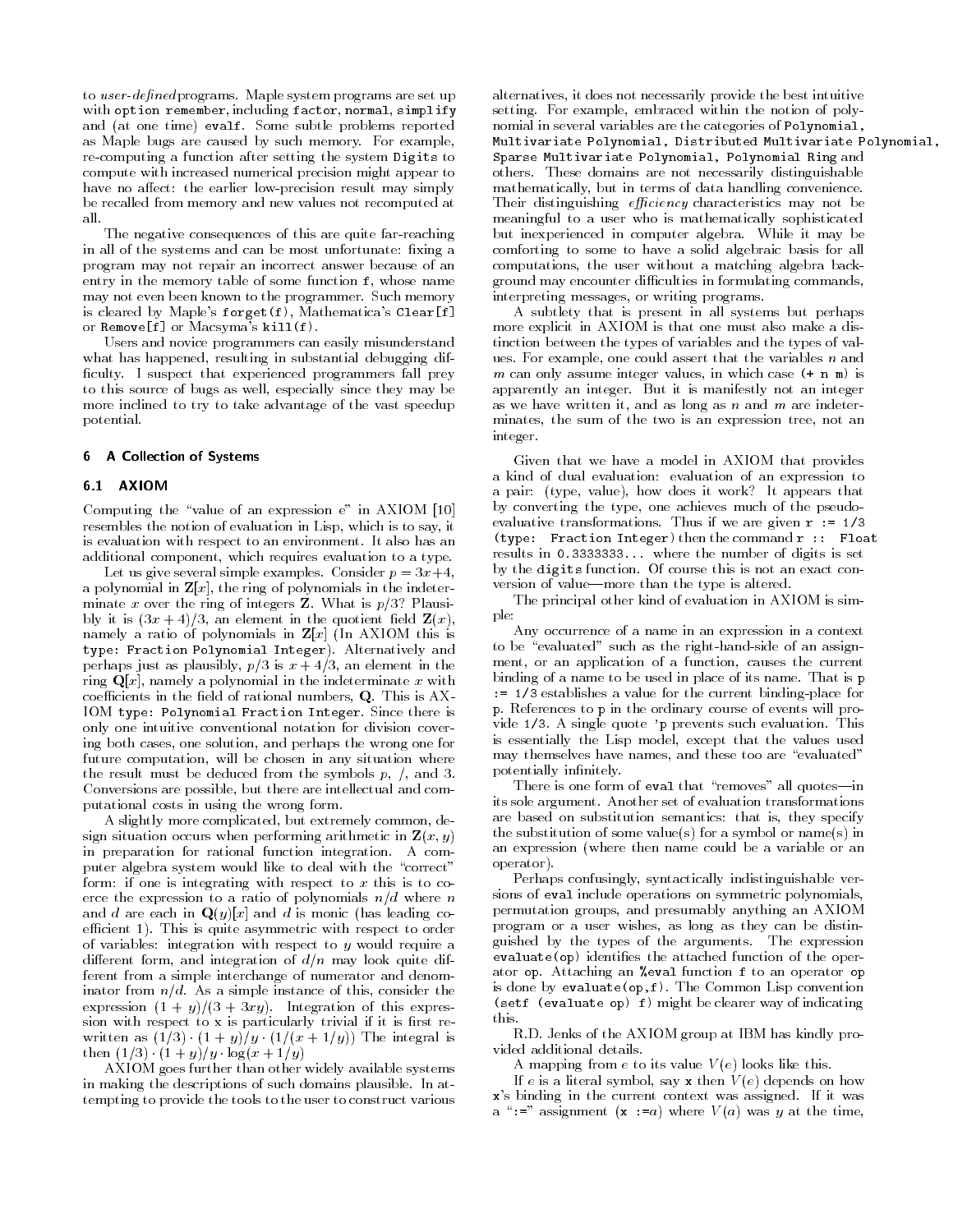then it is the interesting then  $\mathbf{H}$  is the value  $\mathbf{H}$  is the  $\mathbf{H}$ is  $V(e)$ . If there was no assignment, then it is an object of type Symbol, x.

If  $e$  is a compound expression, then it has an operator and operands. It also has a context in which a type  $u$  is expected for  $V(\varepsilon)$ . To evaluate  $\varepsilon$  or the form  $f(a_1, \dots, a_n)$ in the compiled language

- 1. Let  $A_i = V(a_i)$  for  $1 \leq i \leq n$ .
- check to see in there is a unique-organisme signature $f:(B_1,\dots,B_n)\to B$  in the environment such that for each i,  $1 \le i \le n$ ,  $A_i$  is a subtype of  $B_i$  and such that  $B$  is a subtype of type  $u$ . If so, apply that operation to produce the value of  $V(e)$

The semantics of the interpreter differ from the compiled code in the code of places the notion of is a subtype of its code can be coerced to-coerced to-coerced to-coerced to-coerced to-coerced to-coerced to-coerced to-coerced to-coerced to-coerced to-coerced to-coerced to-coerced to-coerced to-coerced to-coerced to-coerced to-coerced to-coerce found choose the one judged to be of least cost-

Exceptions to the general scheme are needed for a few special operators

For example: When x is a variable,  $x := e$  assigns a  $\alpha$  . The extension is the extra in Lisp is  $\alpha$  is  $\alpha$  is  $\alpha$  . The correction of  $\alpha$ e telephone and the settlement of the settlement of the settlement of the settlement of the settlement of the settlement of the settlement of the settlement of the settlement of the settlement of the settlement of the sett f -lambda-a e

A detailed examination of evaluation in  $A^*$ , (the lan-  $\hspace{0.1mm}$ guage underlying Axiom) is beyond the scope of this paper. In some circumstances the run-time computation should be unimpeded by considerations of type, but in others it can involve a good deal of machinery. Functions, domains, and categories are rstclass ob jects and appropriate coercions are sometimes required

## Macsyma

To a rst approximation Macsyma evaluates everything once, as in Lisp. Just as in Lisp, there are special forms that dont evaluate all their arguments- assignment oper ators don't evaluate their left-hand operands); there is also a form analogous to Lisp's eval (namely, ev) that evaluates one extra time time and time a quote operator the present apostrophe) which one thinks of intuitively as a way to prevent an evaluation. Actually, the evaluation happens, it is just that the statement of the second second the second second second second second second second second second second second second second second second second second second second second second second second second secon

Contrary to Lisp's convention, evaluating a symbol  $x$ that has no value does not result in an error, but merely returns the symbol is as the system of the system in  $\pi$ out that the user meant to type (or was too lazy to type)  $x \sim \frac{1}{2}$  when the evaluation of  $x \sim \frac{1}{2}$  would otherwise signal and errors signal and errors signal and experimental and experimental and experimental and experimental and experimental and experimental and experim of type unbound variable- An attempt to apply an unde ned function to arguments would ordinarily signal an error of type unde ned function- but here merely constructs a kind of quoted call-beam and call-beam and call-beam and call-beam and call-beam and call-beam and call-beam a

Experimentation with such language decisions is fairly simple. In fact, one can easily provide a simple alternative to the Lisp evaluator, written in Lisp, but using these rules. Such a program is given in Appendix III This model is ap propriate for the functional programming- approach where the value of a function depends only on its arguments and not on its context. More work might be needed to provide a natural way of expressing contexts (via an environment passed downward). Such an environment would be used to distinguish between the evaluation of  $\sim$  -  $\sim$  -  $\sim$  $\mathbf{r}$  and  $\mathbf{r}$  in the model means the state the  $\mathbf{r}$ computing the 5000 power of 3 over the integers; in the second, the powering algorithm should be a much faster "mod

There is a region for interesting for interesting and in which cases in which cases in which cases in which cases in an expression is evaluated until it ceases to change. This can be done by a command- INFEVAL or set up in an environ ment by using every completely procedure is procedure in INFAPPLY, which takes a function and arguments.

Evaluation and Simpli cation are two intertwined pro cesses Commands that are submitted to the system by a user are inserted  $r$  are inserted  $r$  and  $s$  are inserted  $\alpha$ for their names, functions applied to arguments, etc. Next, the simpli cation program makes a pass over the answer in many cases rearranging the form but not the value-

The user can change the meaning of evaluation by sup plying values for symbols function de nitions and setting some flags (for example, numer:true means that  $1/2$  becomes and constants such as - are given oating of the such as - are given oatingpoint as - are given oatingpoint values.

The user can change the meaning of simpli cation by ad vising the system of rules via tellsimp and tellsimpafter which intersperse (before or after the built-in procedure for an operator) additional transformations. The process of applying rules will ordinarily require evaluation and simpli cation) of the right-hand-sides of rules. It is also possible to declare a host of properties on operators that impose rules of is a commodity that we have the simplification that  $\alpha$  is the simplification of  $\alpha$ should be written as  $f(a) + f(b)$  etc. It is also possible to disable the simpli er by simpoff which is useful when one wishes to (presumably temporarily) compute with unsimplied expressions This can be useful in formal in formal in formal in formal in formal in formal in formal in for the simplifier that  $0^{\circ}$  is to be rewritten as  $U$  rather than signaling an error. This requires that  $0^\circ$  first be left unsimpli ed in the ruleentry process

There are some commands which are executed during evaluation which have as the interest and the interest and their extra simplicity of the interest and the interest and the interest and the interest and the interest and the interest and the interest and the interest and t of their argument. For example, ratsimp is such a command

Often the user need not know whether it is the simplifier Often the user need not know whether it is the simpli or the evaluation that changes since  $\setminus \cdot$  , to changes and pro gramming requirements sometimes lead the ambitious into having to consider noun and verb forms of operators. The noun idea appears in Maple as inert operators-placeholders that however contain reminders of what they might mean if converted to verbs. Integral and differential equations typically use noun forms as such placeholders

Macsyma has several different alternative evaluation (actually simpli cation schemes for special classes of represen tation There is a contagious- polynomial or rational form which can be initiated by forcing some component of an ex pression into this form eg xrat-x will do so In this case rational functions (ratios of multivariate polynomials over the integers in a particular recursive form) will be used as a default structure. Similar contagion affects expressions involving series and floating-point numbers.

## Maple and the contract of the contract of the contract of the contract of the contract of the contract of the contract of the contract of the contract of the contract of the contract of the contract of the contract of the

Normal evaluation rules in Maple are "full evaluation for global variables, and one-level evaluation for local variables and parameters-based one later and parameters-based evaluation on the control of the control of the control of is assumed to be most appropriate for programs, and an in a contract the contract of the contract of the contract of the contract of the contract of the contract of the contract of the contract of the contract of the contract of the contract of the contract of the contract of is reached interactive user-the toplevel interactive user-the toplevel interactive user-the toplevel interactiv Evaluation is accompanied by simpli cation always although some special simpli cations can be separately applied There are a number of functions that don't use the standard topdown model of evaluation, but must look at their arguments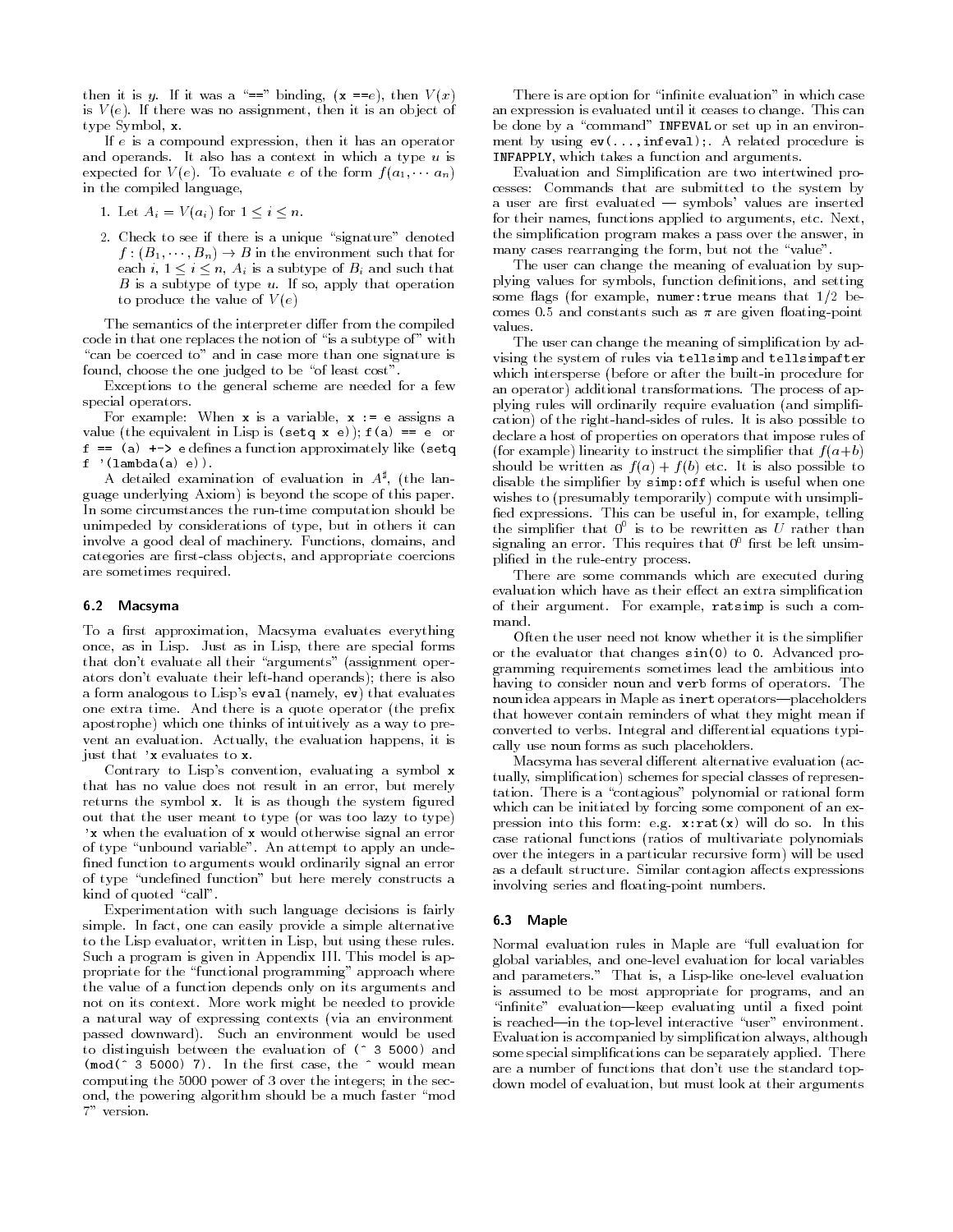unevaluated or evaluated in a specific in a specific in a specific in a specific in a specific in a specific in tions- include eval evalf evaln assigned

In normal Maple usage, the user is unlikely to need to use the evaluation of the evaluation of the state of the state of the state of the state of the state of the s evaluates to x. Typically this is often used in a convention whereby a function returns extra values by assignment to quoted names Thus matches (i.i.) a first match-or false or false In case match returns true, it assigns a value to s. Used indiscriminately, this convention could lead to dreadful programs

Maple's normal evaluation procedure can be explicitly called from within a program for extra-disconnection and the program for extra-disconnection as a program for extraeval-x This provides in nite evaluation as done at the top level. An optional second argument provides for multiplelevel evaluations eval-x which is commonly used means evaluate variables that occur in x only to their immediate values and not to continue ad in-nitum Because eval uses its second optional argument to control how its rst argu ment is evaluated, the function eval is on the list of functions that do not evaluate their arguments

maples at the category is an accompanies in the category of  $\mathcal{A}$  , and  $\mathcal{A}$ linearity on a function is, in Maple V, mistakenly confused with function declaring a column and spectrum to be different appears to replace any previous demonstrate with any distribution (from Maple V  $r1$ ; newer versions have somewhat different results): results

```
proc-
a
options remember
         actor in the second then a second then a second and the second and a second and a second and a second and a second a
         elif type-
a
 then map-
procnamea
         elif type-
a and type-
op-
aconstant then
                  op-
aprocname-
subsop-
  a
         else and a process of the contract of the contract of the contract of the contract of the contract of the contract of the contract of the contract of the contract of the contract of the contract of the contract of the cont
```

```
end
```
To say that a function is both  $Linear<sup>4</sup>$  and has other properties or evaluation semantics seems beyond the scope

The Maple design becomes rather complicated, and seems to suffer from a surprising number of variations or alternatives to eval that have evolved. I suspect this has been caused by the rigid discipline imposed on the system by keeping its kernel code small and relatively unchanging over time Thus extra pieces have been grafted on from outside the kernel, in not-necessarily-orthogonal ways.

Perhaps the most straightforward alternative to evalua tion is subs or substitute, which is a syntactic operation subs-aba is b The others include Eval evalf evalm evaln, evalhf, evalb, evala, evalc, evalr, evalgf

And other issues whose import were not apparent at the design stage were inadvertently botched; these omissions sometimes become apparent only much later

Indeed, at this time Maple does not support nested lexical scoping. The situation may be best understood as follows "In a procedure body, each variable mentioned is either a formal parameter or local of that immediate procedure, or else it is global to the entire Maple session- Diane Hag glund, Maple Technical Support, sci.math.symbolic March 31, 1994)]

In mail to the Maple user group  $(April 19, 1994)$ , including an explanation on how to simulate lexical scoping via substitution, unapply and quoting, M. Monagan adds, "I hope to add nested scoping rules [in Maple] soon because I'm tired of explaining this to users  $-1$  think I am getting close to 100 times!'

In spite of this plethora of programs, the ambitious programmer would not be able to take advantage of useful evaluationlike- feature of Maple without looking at pro grams with names not directly identi ed as evalsomething by the designers There is modpol-abxp for evaluation  $\mathcal{N}$  over  $\mathcal{N}$  and  $\mathcal{N}$  and  $\mathcal{N}$  and  $\mathcal{N}$  and  $\mathcal{N}$  and  $\mathcal{N}$  and  $\mathcal{N}$  and  $\mathcal{N}$  and  $\mathcal{N}$  and  $\mathcal{N}$  and  $\mathcal{N}$  and  $\mathcal{N}$  and  $\mathcal{N}$  and  $\mathcal{N}$  and  $\mathcal{N}$  and  $\mathcal{N}$  and over the integers modulo m

Many additional functions are contained in the compli cated suite of facilities entered by using the convert com mand. Some of the conversions are data-type conversions (say, from lists to sets), but others are form conversions such as partially factoring a polynomial, which maintain mathematical equivalence Other uses defy simple model ing the Maple communities substitute to the  $\sim$ f for the the the three  $f$   $\alpha$  in  $\alpha$  in  $\alpha$  in the sime  $\alpha$  in  $\alpha$  , where  $\alpha$ ilarly convert-b returns b but neither one of these expressions has a 0th operator: The expression  $3x$  is encoded as a standard product and has no operator  $*$  at all.

 $\mathcal{L}$  . The commodities the symbol  $\mathcal{L}$  and  $\mathcal{L}$  are symbol  $\mathcal{L}$  which as  $\mathcal{L}$ may, of course, have a value associated with it.)

The on-line manual for Maple V release 1 lists the following predecessing predecessing predecessing predecessing predecessing predecessing predecessing predecessing predecessing predecessing predecessing predecessing predecessing predecessing predecessing predecessing predece

| $\epsilon$ + $\epsilon$ | $C_{\rm eff}/C$         | D             | array    | base                      | binary    |
|-------------------------|-------------------------|---------------|----------|---------------------------|-----------|
| confrac decimal         |                         | degrees       | diff     | double                    | eqnlist   |
| equality exp            |                         | expln         |          | expsincos factorial float |           |
| fraction GAMMA          |                         | hex           | horner   | hostfile                  | hypergeom |
|                         | lessthan lessequal list |               | listlist | -ln                       | matrix    |
| metric                  | mod2                    | multiset name |          | octal                     | parfrac   |
| polar                   | polynom                 | radians       | radical  | rational                  | ratpoly   |
| RootOf                  | series                  | set           | sincos   | sqrfree                   | tan       |
| vector                  |                         |               |          |                           |           |

The user is invited to make additional conversions known to Maple

Why are we making such a fuss about convert? It is just that Maple is inconsistent with regard to what constitutes conversion, evaluation, or just a command. Why is factor a separate command, but square-free factoring a "conver $sion$ ?

Let us turn to those other eval relatives. What do they compute? The Maple manual (on-line) provides descriptions for each of them, which we quote or paraphase below.

The program evalf evaluates to floating-point numbers those expressions which involve constants such as - e and functions such as exp,  $\ln$ ,  $\sin$ , arctan, cosh,  $\Gamma$ , erf. A complete list of known constants and functions is provided

The accuracy of the result is determined by the value of the global variable Digits. By default the results will be computed using 10-digit floating-point arithmetic, since the initial value of Digits is 10. A user can change the value of Digits to any positive integer. If a second parameter, n, is present the result will be computed using n-digit floatingpoint arithmetic. point arithmetic control of the control of the control of the control of the control of the control of the control of the control of the control of the control of the control of the control of the control of the control of

evalf has an interface for evaluating userde ned con stants and functions. For example, if a constant K must be evaluated by calling a procedure, then the user must dene a procedure called evalue to the calls the calls to the calls to evalue, when the constant constant and  $\lambda$ 

 $4$ Maple seems not to distinguish cases such as "linear wrt  $x$ " from "linear wrt  $y$ ".

M Monagan concedes that some of the functions currently in Maple should not be called eval functions, but these designations may be merely historical Some may be eliminated -evalgf for example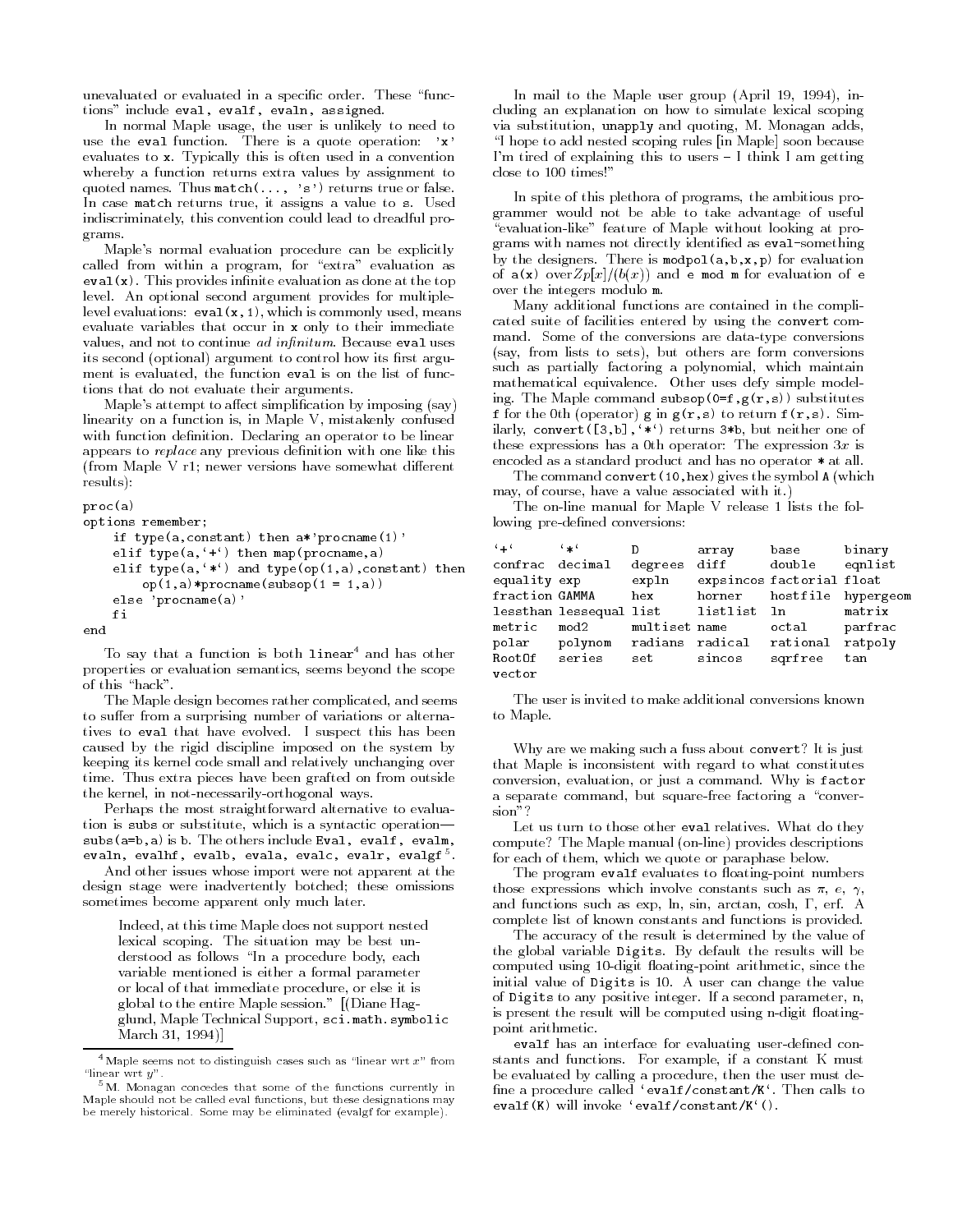If evalf is applied to an unevaluated de nite integral then numerical integration will be performed (when possible). This means that the Maple user can invoke numerical integration without -rst attempting symbolic integra tion through the following subterfuge. First use the inert form Int to express the problem, and then use evalf as in:  $\frac{1}{2}$  .  $\frac{1}{2}$  .  $\frac{1}{2}$  .  $\frac{1}{2}$  .  $\frac{1}{2}$  .  $\frac{1}{2}$  .  $\frac{1}{2}$ 

A similar function, evalhf is provided that computes using hardware floating-point. Its limitation are generally those of the double-precision arithmetic system on the host computer. It will signal an error if any of the data cannot be reduced to a floating-point number. In particular, a name with no associated value will force an error

evala evaluates in an algebraic number eld and evalgf evanished in an algebraic extension of a short provide character are related in that they each set up an environment in which a number of speci c commands take on dierent meanings For evala an algebraic number eld is speci ed by the sec ond argument. For evalgf a prime number is provided by the second argument If the second argument is not pro video say as evaluated say as evaluated say as evaluated the GCD function is seen to be a set of the GCD function is one of the GCD function is a set of the GCD function is a set of the GCD function is a set of the GCD fun performed in the smallest algebraic number eld possible

The community of the community of the algebraic community of the algebraic community of the algebraic community of include

### Content Divide Expand Factor Gcd Gcdex Normal Prem Primpart Quo Rem Resultant Sprem Sqrfree

For other commands the rst argument is returned un changed after rst checking for dependencies between the RootOf's in the expression.

If a dependency is noticed between RootOf s during the computation, then an error occurs, and the dependency is indicated in the error message (this is accessible through the variable lasterror

en additional argument can be specification and can be specific is an algebraic number, or a set of algebraic numbers, which is to be done

An example

 evala-Factorx RootOf-Z x 
 RootOf-Z  x  RootOf-Z 

Note that the commands are not identical to those avail able outside the evala environment  $-$  they have initial capital letters and are socalled inert- functions until they are activated by being evaluated in an environment Interest ingly evaluate the contractor-contractor-contractor-contractor-contractor-contractor-contractor-contractor-contractor-contractor-contractor-contractor-contractor-contractor-contractor-contractor-contractor-contractor-cont theses moved, produces the same result. (Normally an alias would be used to provide a name for the RootOf expression. dramatically simplifying the appearance of the problem and its answer

evalm evaluates an expression involving matrices It per forms any sums, products, or integer powers involving matrices, and will map functions onto matrices.

The manual notes that may perform perform simplified manual performance of the manual performance of the simplified of the simplified of the simplified of the simplified of the simplified of the simplified of the simplifie tions before passing the arguments to evalm, and these simparticles and the cation for matrices  $\sim$  and  $\sim$ evalm-A will return not the identity matrix One sim ple way out of this problem is to use a different operator. for matrix powers (Macsyma does this, and a later release of Maple provides  $\hat{x}^{\uparrow}$ ).

Unassigned names will be considered either symbolic ma trices or scalars depending on their use in an expression This is probably a bad idea, and leads to strange extra nothat in the multiply three matrices of  $\mathcal{M}$  three matrices.

Among commercial computer algebra systems it appears that only a clean-out out of the clean-out out of this mess by the state of the contract of the contract of th requiring that types be maintained throughout a computa tion To alleviate the user from the painful chore of guring out the types of expressions, the AXIOM interpreter heuristically infers types on input. Unfortunately, the type it infers and the type needed by the user in further steps may not agree. The clean route may thus not lead to a solution without more work

Maples evalb-x forces to the extent possible eval uation of expressions involving relational operators to the Boolean values true or false If Maple is unable to reduce the expression to one of these it returns an unevaluated but perhaps transformed expression. For example,  $a$ b will become b-a<0. Since Boolean operators (and, or, not) evalwith the  $\alpha$  -different with evaluation  $\alpha$  is  $\alpha$  . The is  $\alpha$  is a set of  $\alpha$ the set of  $\alpha$  , and the some distribution is not be a normal of  $\alpha$  . If an anomaly if a normal  $\alpha$ any values at the moment if  $\mathcal{M}$  results at the moment if  $\mathcal{M}$  results at the moment if  $\mathcal{M}$ turns while if -ab then else fi produces Error cannot evaluate boolean.

The convention that if gives an error if x cannot be re duced to a Boolean value is only one possible convention among many for the unknown-the unknown-the and done unknownand Mathematica make different provisions, with Macsyma allowing a choice of carrying the unevaluated if along, or signalling an error See Appendix II on Conditional Expres sions.

Maple's evalc forces evaluation over the complex numbers. It appears to provide several facilities intermixed. One facility attempts to split an expression into real and imagi nary components in order to the components in order to components in order to canonical form of canonical form for expressions. A second facility merely informs the system that additional numerical evaluation rules are available, such as cos of complex numbers.  $(M.$  Monagan explains evalces complex expansion under the assumption that all symbols are real-valued.) More recent versions of Maple have taken some of evalc's capabilities and added them to evalf.

At rst sight the function evaln-x seems quite strange  $\frac{1}{1}$  it is used to create a symbol that can be assigned a value. In the simplest case, it is the same as using single-quotes. You can use this to take some data and concatenate pieces together to evaluate to a name- Although evaln has a few bizarre features, the notion of creating and installing a string in a system's symbol-table is handy.

The assignment operation in most languages implicitly signment. Consider the sequence  $i := 1$ ,  $t[i] := 3$ ,  $t[i] := 4$ . The left-hand side of the expression  $t[i] := 4$  should be "evaluated to the location for the location for the location for the location for the location for the location of t penchant for the use of side effects for assigning values to extra variables makes an explicit version of this operation handy Thus divide-ax
q might test to see if x divides exactly into the polynomial denoted by a. If so, q is assigned the quotient. In a loop, you might need a sequence ai beste for the quotients. Here has  $\sim$  time-rise the  $\sim$ where i is the index of a for loop.

The program Eval, quite confusingly from our perspective, is an inert operator used to represent an *unevaluated* polynomial and points to be used for evaluation Apparently the (unstated) motivation is to make it faster to express results as restrictions in the state  $\mathcal{L}$  as restrictions in the state  $\mathcal{L}$ just sits there unevaluated, but computing that value mod 11 returns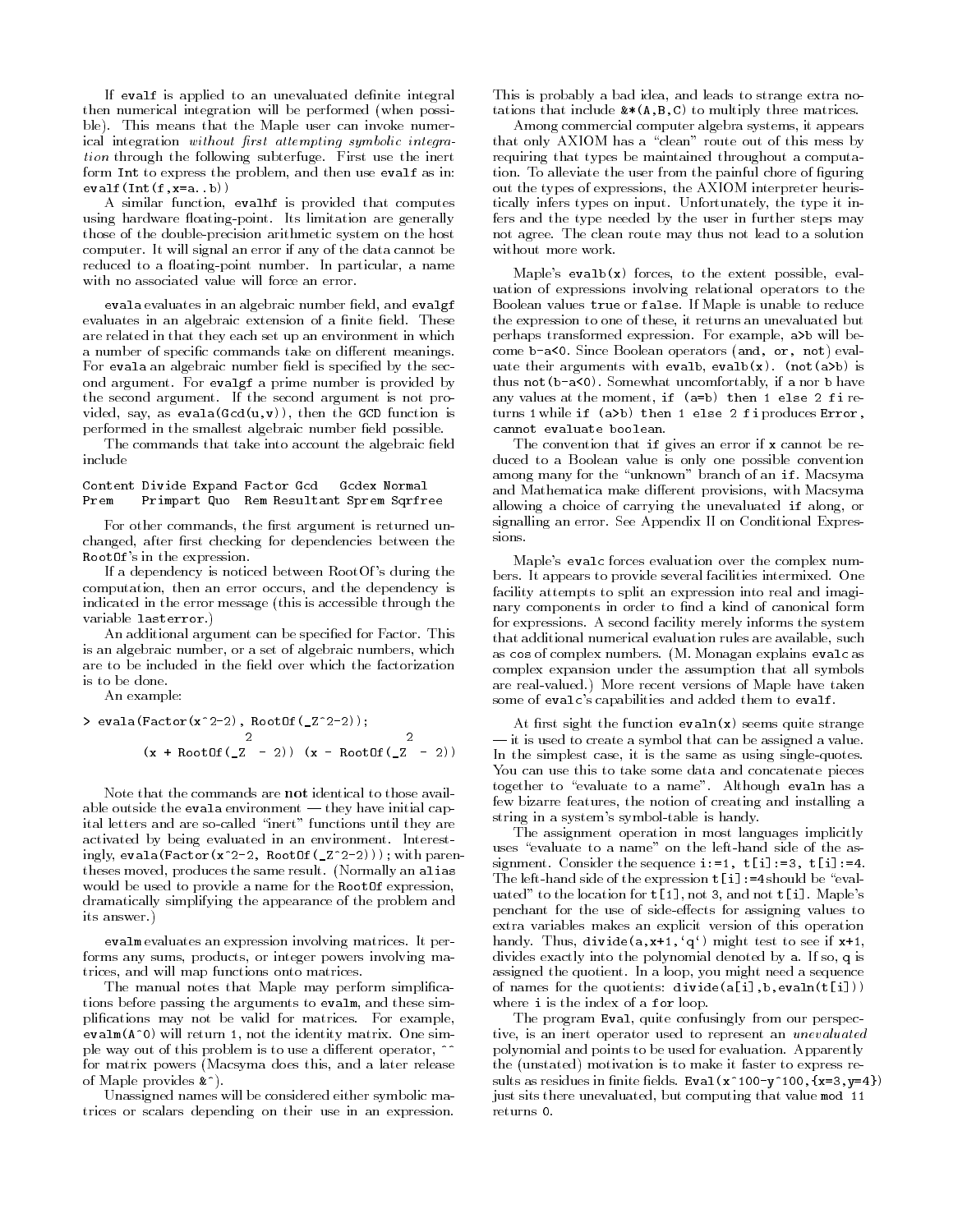Maple's evalr implements a kind of interval arithmetic, here called range arithmetic- to compute a con dence in terval for a calculation An associated function shake pro duces a interval to be fed into such functions

The implementation details of evalr can be found, as is the case for much of Maple (everything but the kernel) by looking at the de nitions which can be extracted in source code form from the running Maple system. In fact, the evalr system cannot work too well for the reasons given earlier: the Maple kernel assumes that two intervals with the same endpoints are identical, and that their difference is exactly zero

In the versions of Mathematica prior to  $2.2$ , the same error occurred; eventually the vagaries of the Interval structure were incorporated into the equivalent of the Mathemat ica kernel

### 64 Mathematica

The underlying scheme for evaluation in Mathematica  is based on the notion that when the user types in an ex pression the system should keep on applying rules to it (and function evaluation means rule application in Mathematica), until it stops changing

The evaluation strategy in Mathematica, as is typical with every computer algebra system, works well for easy cases. For more advanced problems, Mathematica's evaluation tactics, intertwined with pattern matching and its notion of Packages is more elaborate than most It is clear that the evaluation strategy is incompletely described in the ref erence  $[12]$ ; furthermore it appears it is never fully described in the Mathematica literature Experimentation may be a guide

It appears that the usual block structure expected of an Algol-like language is only partly simulated in Mathematica. The usual notion of contexts for bindings, as one might see in Pascal or C is actually simulated by another mechanism of Packages De ning setting or evaluating a simple sym bol say x at the command level actually de nes it in the Global (top level) Package. Its evaluation returns its binding Globalx Evaluation of a symbol de ned but uninitialized in a Module, for example by Module  $[\{x\}, \ldots x \ldots]$ , is actually the same as a symbol  $Global'x$12$ . That is, a lexical context is implemented by mashing together names with se quentially generated numbers that are incremented at each use There is also a Block construction a remnant from an earlier attempt to implement block structure in Mathemat ica. The evaluation mechanism of "repeated evaluation until no change- pretty much defeated the localname mechanism of Block: If the global value of  $x$  is 4, then Block  $[\{x\},x]$ evaluates to 4 (presumably in two stages:  $x$  evaluates to  $x$ in the outer block, and then  $x$  evaluates to 4).

Names can be de ned in dierent Packages perhaps nested, in which case inter-package visibility and remotenaming requires additional syntax of the form elaborate compound form package1'subpackage'name.

Evaluating a function or operator is quite elaborate; First, the name of a function is evaluated until no change-induced until no change-induced until no change-induced until no changesome symbol s in the symbol s in the function definition definition definition definition definition and the s rule, actually) with an appropriate number of arguments, those arguments are evaluated in turn, unless s has one of the attributes HoldFirst, HoldRest, orHoldAll. These indicate that some or all of the arguments are not to be eval uated immediately. They are set by using SetAttribute, as in the example below. Yet if a Held argument is evaluated once, it is evaluated until no change-it where confusingly,

given

SetAttribute[foo,HoldAll];

```
z=4:
   zna za zapisani za predstavanje predstavanje predstavanje predstavanje predstavanje predstavanje predstavanje
```
foo $[x_]:=x;$ 

 $bar[x_+] := x;$ 

But

the two functions de ned are indistinguishable fooz and  $bar[z]$  will return 4.

foo $[x_$  :=  $x$ ++  $bar[x_+] := x++$ 

are different. foo[z] returns 4 and sets z to 5. bar $[z]$  is an error: one cannot increment a number.

It is also possible to prevent an evaluation by the judi cious use of  $Hold[]$  and  $ReleaseHold[]$  as well as Unevaluated  $[]$ and Evaluate []. Distinguishing between the semantics of these pairs seems pointless, since they all appear to be inadditional attempts to mimic the mechanism quote- in an environment in which the unit limit is which the unit limit in which the unit limit is which the unit limit is may be that a study of macro-expansion in Common Lisp or some other language in which these issues have been care fully designed and tested for a period of years would provide a model for some other components of the Mathematica se mantics.

Returning to the task at hand, assume now that the symbol s is a function definition definition definition definition and wever found one the the the the the the th some heuristic ordering) rule that can be applied to rewrite the expression. If that fails, we try the next rule, etc. If all rules fail, then the expression is returned as  $s$  with its arguments

To determine if some rule can be applied, we look at the possible de nition structure for a function f Even in a somewhat simpli ed explanation we must deal with at least the following kinds of cases (we give prototypical examples):

- 1.  $f[x_-, y_+] := for the usual parameter binding of two$ arguments
- 2. f  $[[x_-, y_+]]:=$  or any other  $f[g]...]$  for parameter destructuring
- 3.  $f[x_foo] := for$  explicit self-descriptive manifest-type checking
- 4.  $f[x_?NumberQ]:= for implicit type-checking by predi$ cate satisfaction
- 5.  $f[x_1, 1] :=$  for special case arguments.
- 6.  $f[a, 1] :=$  memo function for a particular set of arguments
- 7.  $f[x_{-}]=f(x)$  flexible patterns for one or more arguments.
- 8.  $f[x_{---}]$ : = for zero, one, or more arguments.
- 9.  $f[x_]: = \ldots, f[x_*]: = \ldots$  it is possible to have multiple  $\sim$  contracting contracting density of  $\sim$
- gfa which define the uppression of the upper control of the upper control of the upper control of the upper control of the upper control of the upper control of the upper control of the upper control of the upper control o ter the meaning of  $f$ , but only if one of the arguments of f has a Head that is g

A brief explanation of the uprule is probably warranted This is a rule for rewriting f, but keyed to the evaluator noticing that  $g$  is in the top level of arguments to  $f$ . This is an optimization to prevent slowing down common operators where  $f$  is say  $+$  or  $*$ . Cluttering these common operators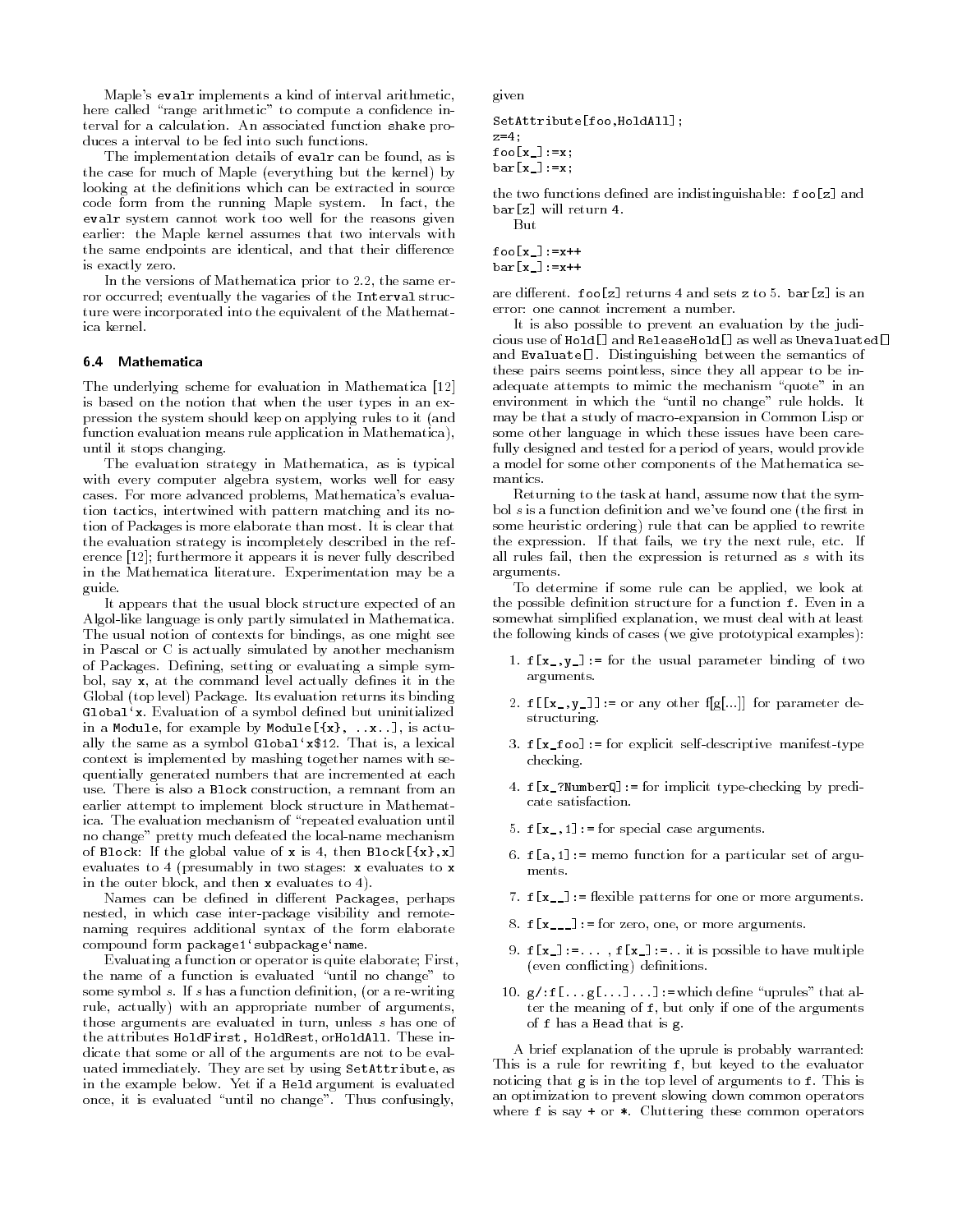with rules (say, to deal with the sum and product of a useradded introduced functional to international to international to international

using the military philosophy throughout the system. (not just at command level as in Maple) requires Mathematica to efficiently determine that when a rule is attempted, that in fact no change has happened (because such a change could trigger further rule application). Just as Maple falls short in its use of option remember- Mathematica also ap pears to hold on to outmoded values Mathematica applies some clever and apparently non-deterministic heuristics to determine this no-change termination condition. Because it is possible to change the global state of the system by rules that fail as well as by rules that succeed, the heuristic can easily be subverted. While we show, by deliberate means below, how to do so, the casual user can avoid it by using only simple rules where no side-effects on global state are possible if the rule fails. (This may not be entirely obvious, of course

Here is a de nition of a Mathematica function g

 $i = 0$ : i 

gx x
i i

 x

The two allegedly equivalent expressions  $\{g[0], g[0]\}$ and Table  $[g[0], \{2\}]$  result in  $\{g[0], 2\}$  and  $\{g[0], g[0]\}$ respectively

Furthermore, Mathematica can be easily fooled into thinking the system has changed some dependent structure and thus will spend time re-evaluating things without effect. For example, after setting an element of an array  $r$ , by  $r[[1]] = r[[2]]$  the system must check that no rules are newly-applicable to r. This depends on how many elements there are in  $r$ . If  $r$  has length 10 this takes 0.6 ms., but at length  $100,000$ , some  $433$  ms.<sup>6</sup>

There are additional evaluation rules for numerical com putation in which Accuracy and Precision are carried along with these multiples are intended the intended to automatically keep and the second to approximate the second track of numerical errors in computation, although their failure to do so is one problem noted by Fateman

Some expressions that are supposed to be purely floatingpoint real are compiled- for rapid evaluation This is useful for plotting, numerical quadrature, computing sound waves, and solving differential equations. The evaluation of compiled functions provides another set of semantics dif ferent from the usual arithmetic. This seems to be in a state of flux as versions change. In at least one version, the temporary excursion of a real-valued function to use a complex-valued intermediate result causes problems.

Evaluation of expressions involving certain other kinds of expressions, among them real intervals, and series, also seem to have special treatment in the Mathematica ker nel. This must be handled rather gingerly. Consider that  $0[x]$   $\infty$   $[x]$   $\infty$ , a series expression, is not zero but is "equal" to  $0[x]$ <sup>^6</sup> and Interval  $[-1,1]$ ]-Interval  $[-1,1]$ ] is not zero either, but Interval  $[-2, 2]$ .

### 6.5 REDUCE

The REDUCE system  $[11]$  uses a model of evaluation similar to that in Lisp a language in which it has historically been implemented, although a C-based version now exists. radia a called symbolic and the symbolic and the symbolic and the called symbolic and the called symbolic and the c consists of a syntactic variant of Lisp with access to the REDUCE library of procedures and data structures. This

provides an implementation language level for the system builder and the advanced user. The second mode is called algebraic, in which the user is expected to interact with the system. Among other features, unbound variables can be used as symbols and unde ned operators can be introduced In both modes there is a general in x orientation of the language, but the programming and expression semantics are still generally based upon the Lisp model of recursively traversing a tree representing a program, evaluating arguments and applying functions but with resubstitution until the expression being handled ceases to change The simpli cation process is a reduction to a nearly canonical form, and subject to a certain number of flags (exp, gcd). A major model for the use of REDUCE is for the user to supply a number of rules that are determined via let and match states that are determined via let and match states the ments, and then interact with user input. This has both the advantages and disadvantages stated earlier concerning *rules* 

The REDUCE system is admirably brief, at least if one ignores the size of the underlying Lisp system, and avoids some of the distressing aspects of more elaborate systems The trade-off is that the REDUCE notation is somewhat more distant from mathematical notation, and some of the advanced capabilities of the system are available only after loading in modules from the substantial library.

### Other systems

There are a number of new systems under development. Space does not permit comparison here, but we expect that to the non-expert, each appears to have an evaluation strategy similar to one or more described above

### 7 Boundaries for Change

Various systems take different approaches in allowing the user to alter the course of evaluation

Within the bounds of what can be programmed by the user, Maple provides some handle on the evaluation task: the code for evaluation is in part accessible, and distributed as properties of the operators A similar argument can be made for *user-extended* parts of Mathematica. That is, one can specify rules for new *user introduced* operators. In Maple or Mathematica one has rather little chance to inter vene in the proprietary kernel of the system. Since so much more of the system in Mathematica is in the kernel, it makes changes of a fundamental nature rather difficult.

Macsyma's user-level system has similar properties to that in Mathematica, both with respect to adding and specifying new operators and changing existing ones. However for nearly any version of Macsyma (and REDUCE), it is possible by means of rede ning programs using Lisp to change the system behavior. Although this is rarely recommended, a well-versed programmer, aided by available source code, has this route available. Such alternation is error-prone and risky since a programmer may inadvertently violate some assumptions in the system and cause previously working fea tures to fail.

An example mentioned previously that causes problems in any of these systems, the correct implementation of an Interval data type, effectively cannot be done without kernel changes, since intervals violate the rule that  $x - x = 0$ . (According to interval rules,  $[a, b] - [a, b] = [a, b] + [-b, -a] =$  $[a - b, b - a]$ .

Axiom would simultaneously have less formal difficulty, and perhaps more practical difficulty handling intervals. I

times for version 2.2 on a Sparc-1+ workstation.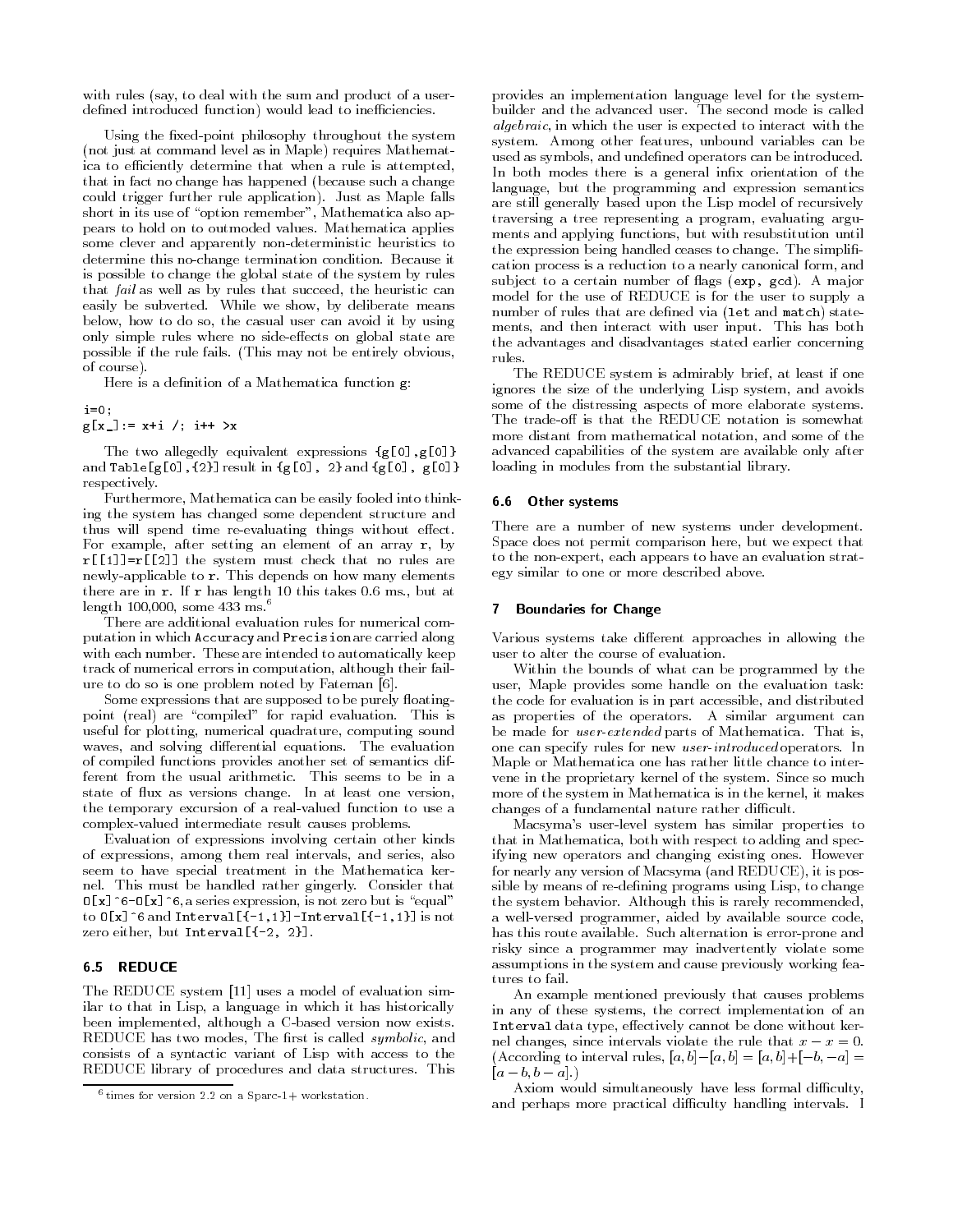suspect that such an algebraic system that violates  $x-x=0$ cannot inherit any useful properties of the algebraic hierar ree, the set of our set of operators would have to be defined in the definition of the definition of  $\alpha$ intervals, from + to cos to integrate. This has the advantage of a relatively clean approach, but on the practical side. it means that many commands in the system that previously have been de ned over say reals and might be useful for in tervals will require explicit reprogramming. The general rule that f  $\{x \in \mathcal{X} \mid x \in \mathcal{X} \mid x \neq 0\}$  is the minimum interval is the form  $\{x \in \mathcal{X} \mid x \neq 0\}$ cannot be used because it is not sufficiently constructive.

Plausible goals for any scheme that would modify an evaluator are

- 1. It must leave intact the semantics and efficiency of unrelated operators (including compilation of programs involving them).
- 2. It must reserve natural notations.
- 3. It must display an economy of description.
- 4. It must, to the greatest extent possible, allow efficient compilation of programs using the modi ed evaluation

## Summary and Conclusions

From the view of studying programming languages, there are many wellunderstood evaluation- schemes based on a formal model and/or an operational compiler or interpreter and run-time system. Traditional languages in which the distinction between data and program are immutable can be described more simply than the languages of computer algebra systems

Among symbolic- language systems where the data! program dichotomy is less clear, Common Lisp is rather carefully described the computer algebra system system system tems tends to be described informally, and the semantics generally change from time to time

Compromises in mathematical or notational consistency are sometimes submerged in considerations of efficiency in representation or manipulation

Is there a way through the morass? A proposal (eloquently championed some time ago by David R Barton at MIT and more recently at Berkeley goes something like this: Write in Lisp or another suitable language<sup>7</sup> and be done with it! This solves the second criterion of our introductory section As for the rst criterion of naturalness ! let the mathematician/user learn the language, and make it explicit. If the notation is inadequately natural, perhaps a package of notational context-books of notational context-books of notational context-books of notation of n that application area on top of the unambiguous notation and semantics

Providing a context for all mathematics- without mak ing that unambiguous underpinning explicit is a recipe that ultimately leads to dissatisfaction for sophisticated users

What makes a language suitable? We insist that it be carefully defined to a common complete common the criterion that  $\sim$ (much simpler) Scheme dialect of Lisp might do as well"; even a computer algebra systems language could work if it

were presented in terms of unambiguous, aesthetically appealing and consistent specific specific specific specific specific specific specific specific specific specific specific specific specific specific specific specific specific specific specific specific specific specific s

Among the more appealing aspects of Lisp and related languages is that a clear distinction between x and -quote x, which is also denoted by an extending is done by ar gument evaluation (one level), or by macro-substitution of parameters, or by explicit calls to eval, apply or funcall. The scope of variables etc are carefully speci ed by Lisp

Another appealing although complicating aspect of Com mon Lisp is the elaboration of name-spaces (via its package concept). The relationships possible by importing, exporting, and shadowing names in a large collection of programs from potentially different sources is a welcome relief from systems in which arbitrary naming conventions must be im posed on programmers just to keep the crosstalk down to a low level. Mathematica's package notion may have been inspired by this development

A minor variation to Lisp's evaluation  $-$  to avoid reporting certain error when a symbol is used unquoted, is used in MuLisp, a dialect of Lisp that supports the CAS Derive  $[9]$ .

consider a version of Lisp that has a modified that that  $\alpha$ is exactly like eval in almost all respects except that errors caused by unboundaries or underlying the second complete states of the second in quoted- structure Suchaversion of Lisp can be written as an interpreter in Lisp or built within Common Lisp by altering the evaluator. Such an alteration makes it difficult to nd true programming errors since there is a tendency for erroneous input or programming errors to result in the construction of huge expressions This crude model of a computer algebra system, among other consequences, allows any result or any argument to be of the type "unknown" symbolic-term in the that a formalization and extension and extension and extension and extension and extension of this interpreter can serve as a guide for variations on evaluation

An alternative view as to how one should construct of large systems that has been promoted recently is that of object-oriented programming. Indeed, writing certain computer algebra programs in Common Lisp's object system (CLOS) is somewhat more convenient than otherwise. The hierarchy of classes coercions and de nitions of methods that are needed for writing computer algebra can to a large extent be mirrored by CLOS. Work by R. Zippel [13] takes this view. The demands of computer algebra seem, however, to strain the capabilities of less sophisticated systems. In fact, Newspeak's multiple-generic functions  $[7]$  (where the types of all the arguments not just the rst determine the method to be used, were adopted by CLOS, and are particularly handy

Variations on the symbolic-interpreter model for CAS evaluation have dominated evaluation in the past; it seems that an object-oriented view may dominate thoughts about systems for a bit more time; perhaps a tasteful combination of the two will emerge in the future

We have come to believe that the role of a computer alge bra system is to make available those underlying algorithms from concrete applied mathematics clearly speci ed that might be useful to the experienced and demanding user of symbolic scientific computing. Such an explicit recognition of the needs of the application programmer as well as the system builder is key to providing facilities that will solve important problems An ap plication programmer (perhaps with the help of a system-

 $7$  Newspeak  $[7]$ , Andante, were experimental languages developed at the University of California at Berkeley for writing computer al gebra systems based on an algebraic mathematical abstraction that embodied most of what people have been trying to do. AXIOM's base language is similar in many respects

<sup>&</sup>lt;sup>8</sup>The usual criticism of Scheme is that it sacrifices too much efficiency for purity of concept

<sup>-</sup>Simpler object-oriented systems where, in effect, the type of only one argument is used for determining the meaning of an operation seem to defer but not eliminate painful programming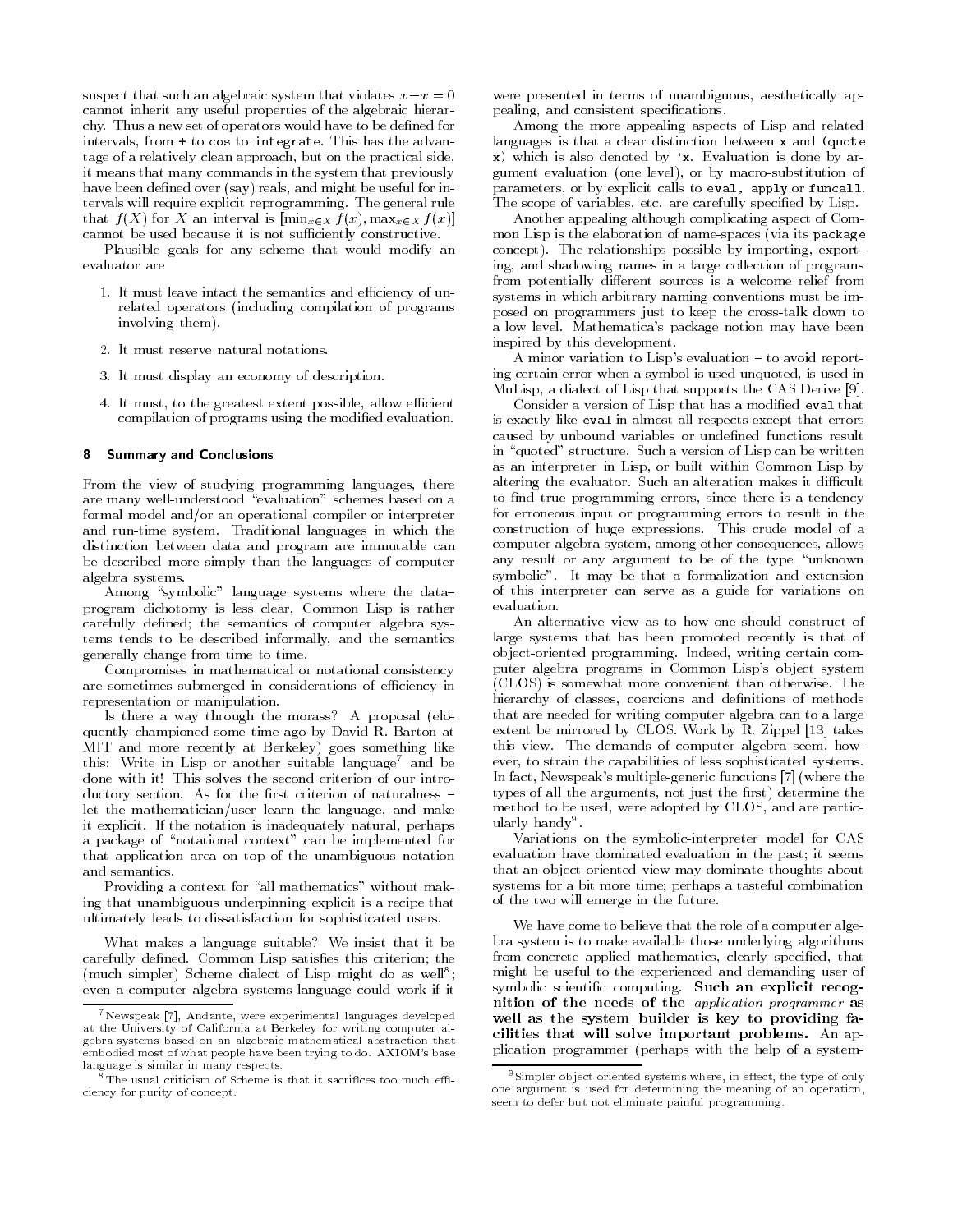building expert) has a chance of providing  $\equiv$  in a particular domain-a natural, intuitive notation. These specialized ministers in libraries or may be clustered in libraries or may be clustered in library or may be considered in stand-alone programs.

Perhaps if there is a lesson to be learned from the activ ity of the last few decades, it is this: For computer scientists to provide at one fell swoop a natural notation and evalua tion scheme for all mathematicians and mathematics is both overly ambitious and unnecessary

## Acknowledgments

Thanks to R. D. Jenks, Keith O. Geddes, and M. Monagan, and Jeffrey Golden for comments on evaluation in AXIOM, Maple, and Macsyma. This work was supported in part by NSF Infrastructure Grant number CDA-8722788 and by NSF Grant number CCR 

### References

- $\mathbf{A}$  and Soiffer N-Line Soiffer N-Line Soiffer N-Line Soiffer N-Line Soiffer N-Line Soiffer N-Line Soiffer N-Line Soiffer N-Line Soiffer N-Line Soiffer N-Line Soiffer N-Line Soiffer N-Line Soiffer N-Line Soiffer N-Lin Spreadsheet computations in computer algebra.  $ACM$  $SIGSAM$  Bulletin 26, 2 (Apr. 1992), 10-18.
- ist and Marshall Route Library and Marshall Route and Marshall time are the sequence of the Maria Systems in the Section Section of the System of the System of the System of Introduction to Rule-Based Programming. Addison-Wesley, 1985.
- Buchberger B- Collins G- Loos R- and Al brecht R- Eds Computer Algebra Symbolic and Algebraic Computation. Springer Verlag, 1983.
- Davis M- Computability and Unsolvability McGraw Hill, 1958.
- Fateman R- J- Macsymas general simpli er Philos oper, we a space was a contract when we space of the contract  $\sim$  $ference, Washington, D.C. (1979), 336-343.$
- Fateman R- J- A review of Mathematica J Symbolic *Comp.* 13, 5 (May 1992), 545–579.
- Foderaro J- K- The Design of a Language for Alge braic Computation Systems. PhD thesis, Univ. of Calif. at Berkeley
- Gradshteyn I- S- and M-Ryzhik I- Table of In tegrals, Series, and Products, 4th ed. Academic Press, 1980.
- Soft Warehouse Inc- DERIVE User Manual version 2. Soft Warehouse, Inc, Honolulu, Hawaii, 1992.
- , and Sutor Research Research Research Research Research Research titus sering computation system station and springer verlage NY, 1992.
- MacCallum M- A- H- and Wright F- Algebraic Computing with REDUCE Oxford University Press 1991.
- wolfram Southern States and System for Doing for Doing and Doing the System for Doing to Doing the Doing to Do Mathematics by Computer, 2nd ed. Addison Wesley,
- $\mathbf{r}$  and  $\mathbf{r}$  are Weyl computer algebra substrated algebra substrated algebra substrated algebra substrated algebra substrated and  $\mathbf{r}$ Tech. Rep. 90-1077, Dep't of Computer Science Cornell Univ., 1990.

## Appendix I: Rule Ordering

There are many options to rule ordering, and a transformation may be successful with one order but lead to in nite

The exact nature of pattern matching and replacement ene of the specific in the discussion below  $\alpha$ ally, patterns and their replacements would have zero or more pattern variables- in therm, and there might be assoc ciated predicates on these variables

Given rules  $r_i := p_i \rightarrow e_i$ ,  $i = 1, \dots, n$  where  $p_i$  and  $e_i$ are in general tree descriptions, apply the (ordered) set of rules  $\{r_i\}$  to a tree E.

Scheme 1: Starting with  $i = 1$  apply rule  $r_i$  exhaustively by trying it at each node of the tree  $E$ , explored in some xed or although our assumed present although other choices are as possible). If the rule  $r_i$  applies, (namely, an occurrence of  $p_i$  is discovered), then replace it with  $e_i$ . Continue to the next subtree in the transformed  $E$ . When the initial tree is fully explored, then proceed to the next rule  $(i := i + 1)$  and repeat until all rules are done

Scheme 1a: Halt at this time.

Scheme 1b: Start again with  $i = 1$  with the transformed tree E and repeat again until a complete traversal by all rules makes no changes

Scheme 1c: In case the tree keeps changing, repeat only until some maximum number of iterations is exceeded

Variants to scheme 1a. When a rule  $r_i$  succeeds at a given position, immediately attempt to apply rules  $r_k$  for  $k > j$  or  $k > j$  to its replacement.

Scheme 2: Starting with the root of the tree  $E$  (or using some other xed ordering and starting with the rst rule  $(i = 1)$  try each rule  $r_i$  at the initial node. If they all fail, continue to explore the tree in order. If some rule  $r_j$  applies, then replace that node  $p_j$  by  $e_j$ . Then continue to the next subtree in the transformed  $E$  until it is fully explored.

Scheme 2a: Halt at this time.

Scheme 2b: Starting with the root of the tree  $E$  repeat until there are no changes

Scheme 2c: Repeat until some maximum number of iterations is exceeded. Variants to scheme 2a: When a rule  $r_i$ succeeds at a given position, immediately attempt to apply rules  $r_k$  for  $k > j$  or  $k \geq j$  to its replacement.

rules to favor the speci c over the general Use partial matching (or failure) of one pattern to deduce partial matching (or failure) of a similar pattern (e.g. commutative pattern matching can have repetitive sub-matches.)

In any of these schemes there is typically an implicit assumption that the testing of the rules' patterns is deterministic and free of tests on global variables, and thus once a pattern fails to match it will not later succeed on the same subexpression. In some systems the replacement "expressions- are arbitrary programs that could even redesigned the ruleset

Several application schemes were implemented in Mac syma, using different sequencing in the expression and through the rules. If only one rule is used (a common situation) several of the variations are equivalent. Mathematica has two basic variants of scheme 1, ReplaceAll and ReplaceRepeatedly, which in combination with mapping functions and a basic Replace provide additional facilities. In fact, elaborate rule schemes are rarely used for several reasons. The patternspeci cation language and the manner of matching is al ready difficult to understand and control, and somewhat